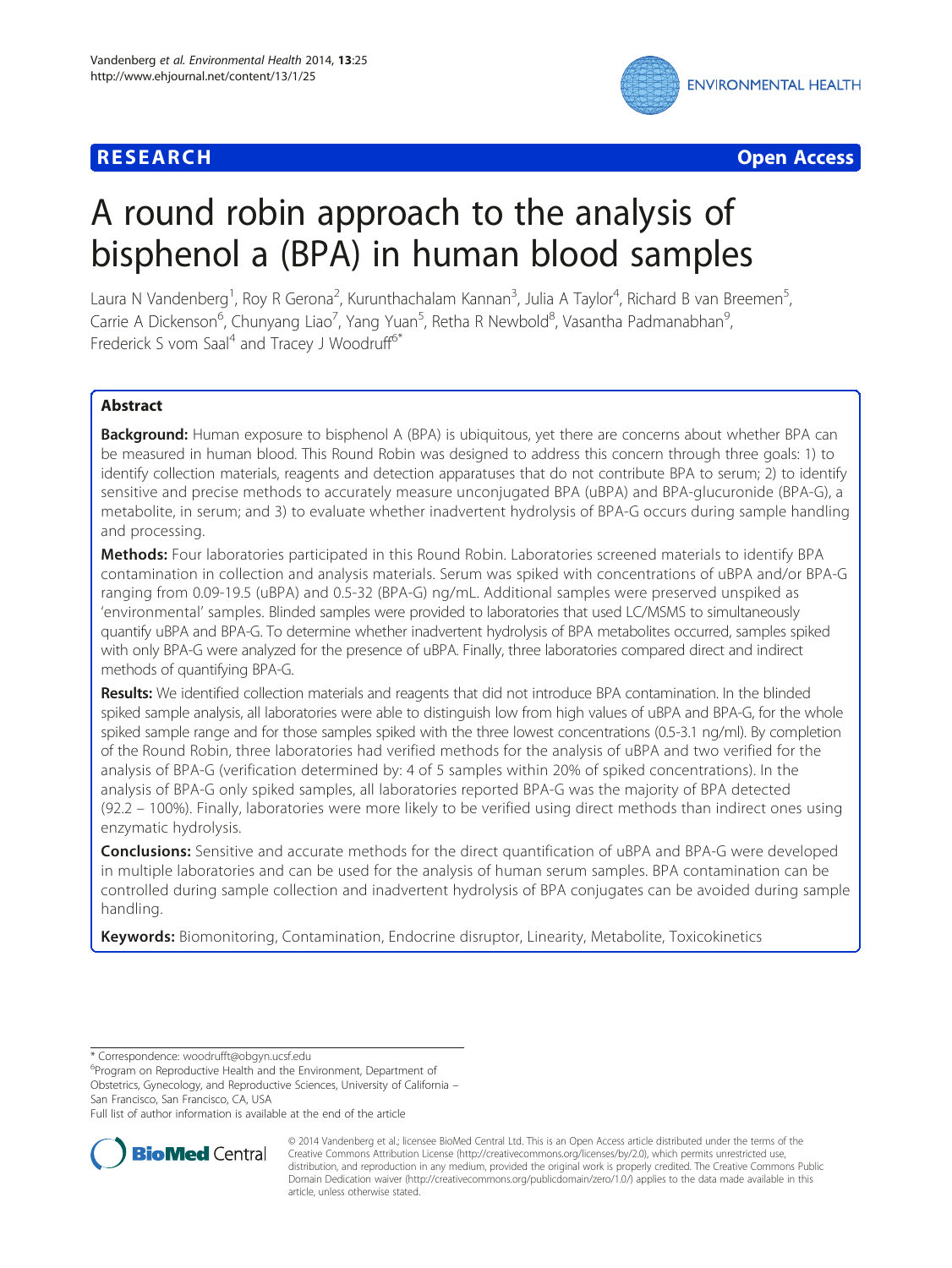#### Background

Human exposure to bisphenol A (BPA), a high production volume chemical, is ubiquitous due to its widespread use in numerous products including polycarbonate plastics and epoxy resins such as those used to line food and beverage containers [\[1,2](#page-17-0)], in medical equipment, thermal paper, and personal care products [[3-8](#page-17-0)]. While the primary source of BPA exposure is through food, there is uncertainty with regard to the amount of exposure that can also occur dermally and through air [\[4,9](#page-17-0)-[11](#page-17-0)].

Concerns surrounding BPA have been largely due to its estrogenic activity in vitro and in vivo [[12\]](#page-17-0); BPA binds membrane estrogen receptor (mER), a transmembrane ER called G protein-coupled receptor 30 (GPR30), nuclear ERα and ERβ, and the orphan nuclear receptor estrogen related receptor-γ (ERRγ) [[13-17\]](#page-17-0). Although it has been termed a weak estrogen, recent studies have shown that BPA produces non-genomic estrogen-like actions with the same potency and efficacy as estradiol [[18-21](#page-17-0)]. In addition to its estrogenic properties, recent evidence from the US EPA and US NTP's ToxCast program indicates that BPA interacts with a number of other receptors and pathways as well, including the androgen and thyroid signaling pathways [\[22](#page-17-0)].

A large number of rodent studies have shown that BPA can adversely affect endpoints including the development of the male and female reproductive tracts, obesity and other aspects of metabolism, development of the brain and neurobehaviors, and development of the mammary gland and its response to chemical carcinogens (reviewed in [[23-27](#page-17-0)]). Importantly, many of these studies show effects from doses that are comparable to estimated human exposures (i.e. doses below 10 μg/kg/ day [[3,12,23,26-28](#page-17-0)]).

More than forty urine biomonitoring studies have shown that BPA metabolites are present in the vast majority (typically >90%) of individuals (reviewed in [[10,29](#page-17-0)]). Specifically, studies of large reference populations from the United States, Canada, Germany and China demonstrate that BPA metabolites were measured in urine with central tendencies in the range of 1–3 ng/ml [[30](#page-17-0)-[33](#page-17-0)], although the upper percentiles of exposure often include individuals with concentrations in the 15–50 ng/ml range [\[30](#page-17-0),[34](#page-17-0)] or higher [[35](#page-17-0)].

In recent years, there have been strong demands from the scientific community for measurements of circulating BPA in human blood, serum and/or plasma. There are several rationales for collecting these data. First, it has been suggested that making comparisons between administered doses that cause harm in animals and environmental exposures that may cause harm in humans requires accurate knowledge of circulating unconjugated BPA (uBPA) concentrations; BPA conjugates are not thought to bind to the estrogen receptor [[36\]](#page-17-0), although

they may have other biological activities [\[37\]](#page-17-0). Thus, it has been argued if circulating concentrations of uBPA are not known in humans, it is not possible to say whether animal studies producing various concentrations of circulating uBPA are relevant. Second, given our current state of knowledge, measurements of BPA metabolites in urine cannot be used to predict serum unconjugated BPA (uBPA), since back-calculations to estimate serum uBPA require measurements of total BPA in a 24-hr urine sample as well as knowledge of all routes of exposure. BPA is rapidly metabolized when absorption occurs only from the GI tract after oral gavage [[38](#page-17-0)[,39\]](#page-18-0). It has been proposed that if metabolism is so extensive that there is very little serum uBPA, the risk will be low as the metabolites are not estrogenic [\[36,](#page-17-0)[40](#page-18-0)-[43\]](#page-18-0).

In the past decade, more than three dozen studies have examined samples collected from pregnant women, non-pregnant adults, and fetal umbilical cords to evaluate the extent to which BPA may be present in blood or serum (reviewed in [[11,29\]](#page-17-0), see also [[44-63](#page-18-0)]). Although a few studies used ELISA to measure BPA, the majority used analytical chemistry methods, and although most examined a limited number of human subjects compared to the studies examining urine, a few large studies have been published [\[32](#page-17-0)[,64,65](#page-18-0)]. The majority of these studies have reported concentrations of uBPA in at least some human blood and serum samples in the low ng/ml range. In contrast to these findings, two studies with relatively high limits of detection  $(1.14 - 5 \text{ ng/ml})$ [[41,66\]](#page-18-0), a study of pooled human serum samples [\[46](#page-18-0)], and a storage validation study of blood bank samples performed by the CDC [[67\]](#page-18-0), have been unable to detect BPA in blood samples.

There continue to be disputes of the validity of measuring uBPA in human blood [\[11](#page-17-0)[,68\]](#page-18-0), with several studies challenging the analytical methods used, the possible contamination of reagents with BPA, as well as concerns regarding BPA leaching from materials used for sample collection, storage and processing [[42,69](#page-18-0)-[72](#page-18-0)]. Some studies have gone to extensive lengths to control for contamination from collection materials (see [[73,74](#page-18-0)] for example), yet these concerns remain. It is also plausible that the extraction methods utilized to analyze blood/serum samples could be deconjugating BPA metabolites, therefore causing overestimations of human exposure to uBPA, although this possibility has not previously been systematically examined.

To address these issues, we first evaluated the potential for contamination from collection and analytic materials and identified standard collection materials, water and analytical apparatuses that are free from BPA contamination. Second, we performed a multi-laboratory round robin assay with participating laboratories receiving coded samples to determine the sensitivity, accuracy and precision of analytical chemistry methods (LC/MSMS) for the simultaneous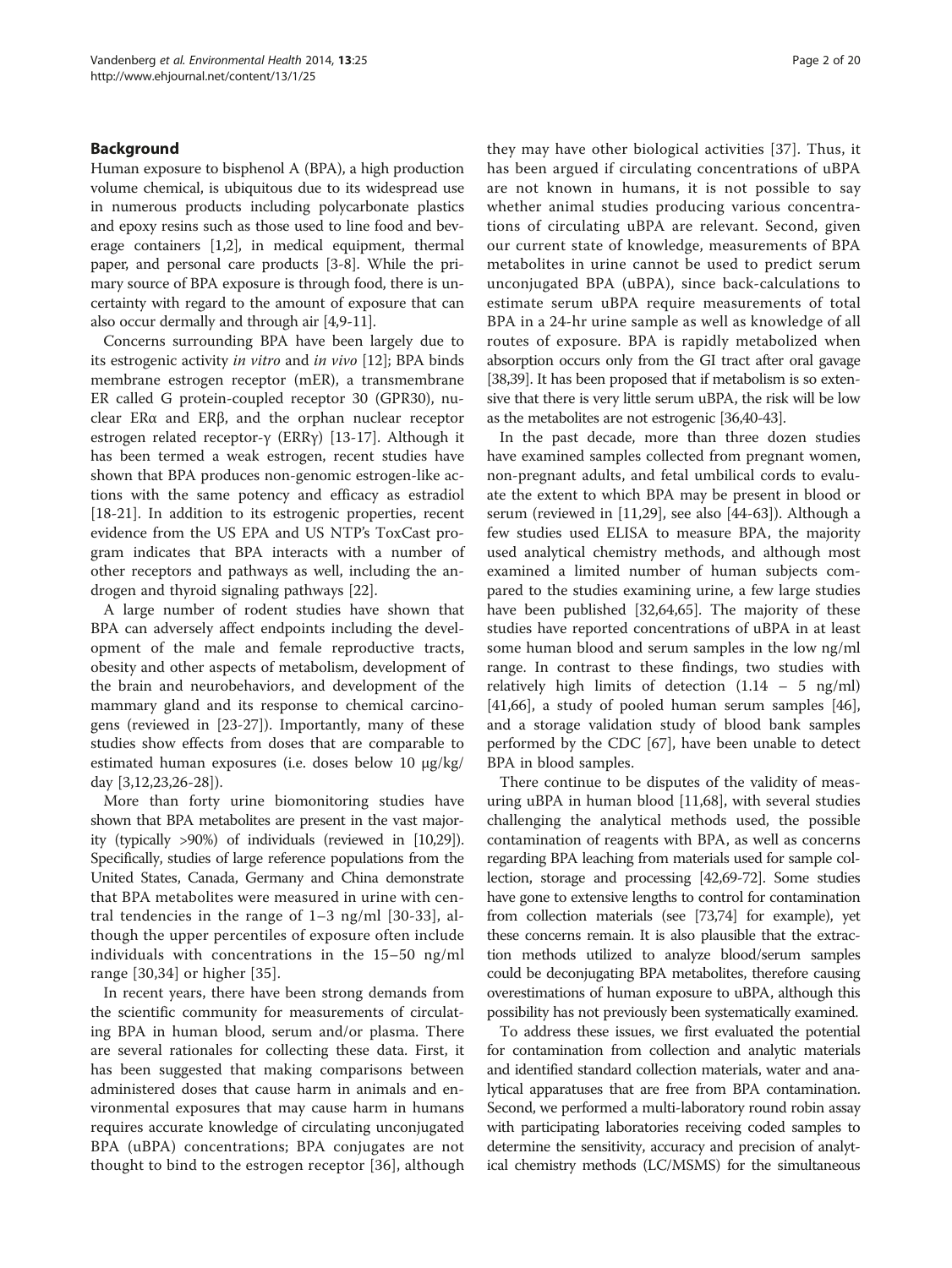<span id="page-2-0"></span>detection of both uBPA and BPA-glucuronide (BPA-G), the major metabolite found in blood and urine in nonpregnant adults. We also used these direct methods to address the possibility that BPA-G was hydrolysed to uBPA during sample processing. Several participating laboratories compared these newly developed direct methods with indirect methods involving hydrolysis of conjugated BPA used in many previous studies, where unconjugated BPA and total BPA (BPA + BPA conjugates) are measured in separate assays. Finally, we applied these methods to determine the concentrations of uBPA and BPA-G in a small number of human serum samples.

#### Methods

#### Round robin design

We conducted the round robin in three phases, with a different set of samples collected for each phase. As discussed in more detail below, blood was collected and stored using materials that were determined to be free from BPA. All samples were sent to an NIEHS investigator for coding and redistribution, allowing for blinded analysis of samples in each laboratory. Data from each laboratory were returned to a single NIEHS investigator, who blinded the results so that they could be traced to a specific methodology but not a specific laboratory or investigator. A separate investigator, who was blinded to which laboratory produced which data, analysed the results. The round robin was conducted in the following three phases:

#### Phase 1

Two types of blank samples were collected and analysed by all participating laboratories: BPA-free water, and triple-stripped human serum (treated with dextran-coated charcoal three-times to remove steroids and BPA.) Pooled human serum was purchased (MP Biomedical), triplestripped with charcoal [Sigma-Aldrich, St. Louis, MO], and spiked with one of five concentrations of uBPA (Sigma-Aldrich, purity >99%) and BPA-G (Sigma-Aldrich, purity 95%) (Table [1\)](#page-3-0). An error in coding of these samples occurred; their results are not reported due to this error. A final set of serum samples was collected from human patients seeking care at San Francisco General Hospital with unknown health statuses (referred to as environmental samples) and pooled under two conditions: 1) using collection materials that had been shown to leach BPA ( $n = 5$  pooled samples); or 2) using collection materials that were shown not to leach BPA  $(n = 5 \text{ pooled})$ samples). All laboratories used their in-house standards for measurement of BPA.

#### Phase 2

Serum was collected from multiple individuals, pooled, and spiked with one of five concentrations of uBPA and BPA-G (Table [1\)](#page-3-0). These samples were not charcoalstripped. An additional set of samples was collected from five individuals and left unspiked (environmental samples). For Phase 2 studies, the same authentic standards for BPA (Sigma-Aldrich, purity >99%) and D6-BPA (CDN Isotopes, Quebec, Canada, purity 98%) were used by all participating laboratories; authentic standards are highly characterized, highly pure compounds typically used as performance calibrators. While a standard for BPA-G was available when this phase began, isotopically labelled BPA-G was not available.

#### Phase 3

Serum was again collected from multiple individuals (healthy donors), pooled, and spiked with one of five concentrations of uBPA and/or BPA-G (Table [1](#page-3-0)). These samples were not charcoal stripped. Six additional samples were collected from four healthy human donors and left unspiked (environmental samples). All donors were provided with instructions for avoiding sources of BPA (including polycarbonate plastics, canned foods and dermal contact with thermal papers) during the 48 hr period prior to blood collection. A third set of three samples was generated by spiking commercially available rat serum; one sample contained no added BPA, one was spiked with BPA-G, and one was spiked with both uBPA and BPA-G. In Phase 3, authentic standards for BPA-G and 13C-BPA-G (produced by the National Toxicology Program) were used by all participating laboratories, along with the standards and isotopically labeled BPA, thus allowing for isotope-dilution assays to be conducted for both uBPA and BPA-G. One laboratory reported a sample handling error in this Phase and had to repeat the analysis. Due to this error, this laboratory (Laboratory #1) did not have sufficient sample remaining to analyse the rat serum.

#### Laboratory participation

Four laboratories participated in the Round Robin experiments: UCSF (PI: Gerona), University of Illinois at Chicago (PI: van Breemen), Wadsworth Center (PI: Kannan), and University of Missouri at Columbia (PI: Taylor). Each laboratory had previous experience with the analysis of environmental chemicals in blood/serum samples, and several laboratories have published results on BPA in human, primate and rodent blood/serum samples [[48](#page-18-0),[61,75](#page-18-0)]. Thus, for this validation experiment, each laboratory conducted analyses using their own equipment and methodologies. All four laboratories used methods that allowed uBPA and BPA-G to be measured simultaneously. Details about the analytical and detection methods used in each of these laboratories are provided in Tables [2](#page-4-0) and [3](#page-5-0) and in Additional file [1:](#page-16-0) Table S1.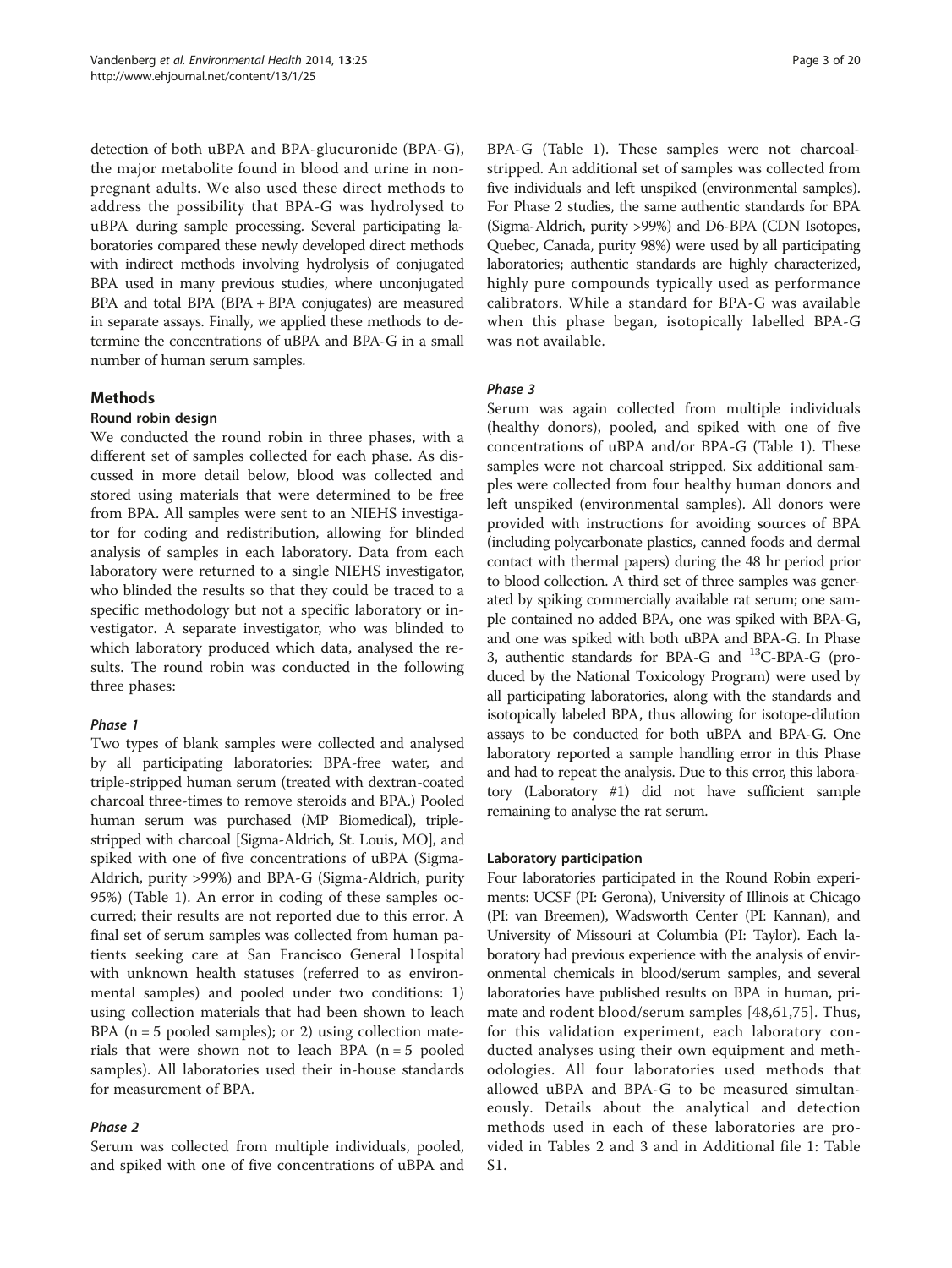#### <span id="page-3-0"></span>Sample collection

Blood was collected in phlebotomy laboratories at UCSF and University of Missouri and handled according to IRB protocols at those institutions. Collection was done via a 21 gauge straight needle, a 23 gauge vacutainer butterfly (BD REF 367342 or Greiner REF 450096 [Fisher Scientific, Suwanee, GA]) or a SafetyGlide needle (BD REF 305918 [Fisher Scientific]) following venous puncture. Blood was collected from the cubital vein into a venous blood collection tube (BD REF 366441 [Fisher Scientific]).

Within 30 minutes of the blood draw, samples were centrifuged, and serum was separated and transferred to cryovial tubes (Corning #430488 [Fisher Scientific])

or polypropylene centrifuge tubes (Corning # 4300791 [Fisher Scientific]). For studies involving spiked samples, serum was pooled, spiked with uBPA and/or BPA-G (see [Methods](#page-2-0) below), and then frozen at −20°C. For the assessment of environmental levels of BPA in individual serum samples (environmental samples), the sample was directly frozen at −80°C. The effect of shipping conditions on BPA blood concentrations was evaluated, and it was found that storage of serum at −20°C or 4°C had no effect on uBPA concentrations whereas storage at room temperature or 37°C led to decreased concentrations of uBPA in a time-dependent manner (Additional file [2](#page-16-0): Figure S1).

Table 1 Spiked concentrations of BPA and BPA-glucuronide in three phases of round robin

| #              | Phase Sample<br>#        | Sample type           |                |                                      |                         | Concentration of spiked<br>uBPA (ng/ml) | Concentration of spiked<br>BPA-G (ng/ml) |
|----------------|--------------------------|-----------------------|----------------|--------------------------------------|-------------------------|-----------------------------------------|------------------------------------------|
|                |                          | Pooled human<br>serum | blanks         | Experimental Environmental<br>sample | Commercial<br>rat serum |                                         |                                          |
| $\overline{1}$ | $\overline{1}$           | $\mathsf X$           |                |                                      |                         | $0.2\,$                                 | $\overline{2}$                           |
|                | $\sqrt{2}$               | $\mathsf X$           |                |                                      |                         | $0.8\,$                                 | $\overline{4}$                           |
|                | 3                        | $\mathsf X$           |                |                                      |                         | 3.2                                     | $\,8\,$                                  |
|                | $\overline{4}$           | $\mathsf X$           |                |                                      |                         | 6.4                                     | 16                                       |
|                | 5                        | $\mathsf X$           |                |                                      |                         | 12.8                                    | 32                                       |
|                | 6                        | $\mathsf X$           |                |                                      |                         |                                         |                                          |
|                | $\overline{7}$           |                       | water          |                                      |                         |                                         |                                          |
|                | $\,8\,$                  |                       | stripped serum |                                      |                         |                                         |                                          |
|                | $9 - 13$                 |                       |                | $\mathsf{X}^\text{a}$                |                         |                                         |                                          |
|                | $14 - 18$                |                       |                | $\mathsf X$                          |                         | $\overline{a}$                          | $\overline{\phantom{a}}$                 |
| $2^{b}$        | $\overline{1}$           | $\mathsf X$           |                |                                      |                         | 0.5                                     | $0.5\,$                                  |
|                | $\sqrt{2}$               | $\mathsf X$           |                |                                      |                         | 1.3                                     | $1.3\,$                                  |
|                | $\mathsf{3}$             | $\mathsf X$           |                |                                      |                         | 3.1                                     | 3.1                                      |
|                | $\overline{4}$           | $\mathsf X$           |                |                                      |                         | 7.8                                     | $7.8\,$                                  |
|                | 5                        | $\mathsf X$           |                |                                      |                         | 19.5                                    | 19.5                                     |
|                | $\epsilon$               | $\mathsf X$           |                |                                      |                         | $\overline{\phantom{a}}$                | $\overline{\phantom{a}}$                 |
|                | $7 - 11$                 |                       |                | $\mathsf X$                          |                         | $\overline{\phantom{a}}$                | $\overline{\phantom{a}}$                 |
| 3 <sup>b</sup> | $\mathbbm{1}$            | $\mathsf X$           |                |                                      |                         | 0.5                                     | $0.5\,$                                  |
|                | $\sqrt{2}$               | $\mathsf X$           |                |                                      |                         | 1.3                                     | $1.3\,$                                  |
|                | 3                        | $\mathsf X$           |                |                                      |                         | 3.1                                     | 3.1                                      |
|                | $\overline{4}$           | $\mathsf X$           |                |                                      |                         | 7.8                                     | $7.8\,$                                  |
|                | 5                        | $\mathsf X$           |                |                                      |                         | 19.5                                    | 19.5                                     |
|                | 6                        | $\mathsf X$           |                |                                      |                         | ÷,                                      | $\sim$                                   |
|                | $\overline{\phantom{a}}$ | $\mathsf X$           |                |                                      |                         |                                         | 3.1                                      |
|                | $\,8\,$                  | $\mathsf X$           |                |                                      |                         |                                         | $\overline{\phantom{a}}$                 |
|                | $\mathsf 9$              |                       |                |                                      | $\mathsf X$             | 0.09                                    | $0.8\,$                                  |
|                | $10$                     |                       |                |                                      | $\mathsf X$             |                                         | 2.3                                      |
|                | $11$                     |                       |                |                                      | $\mathsf X$             |                                         | $\overline{\phantom{m}}$                 |
|                | $12 - 17$                |                       |                | $\mathsf X$                          |                         |                                         | $\overline{\phantom{m}}$                 |

<sup>a</sup>Samples were collected with materials known to introduce BPA contamination. <sup>b</sup>Non-stripped human serum used for spiked samples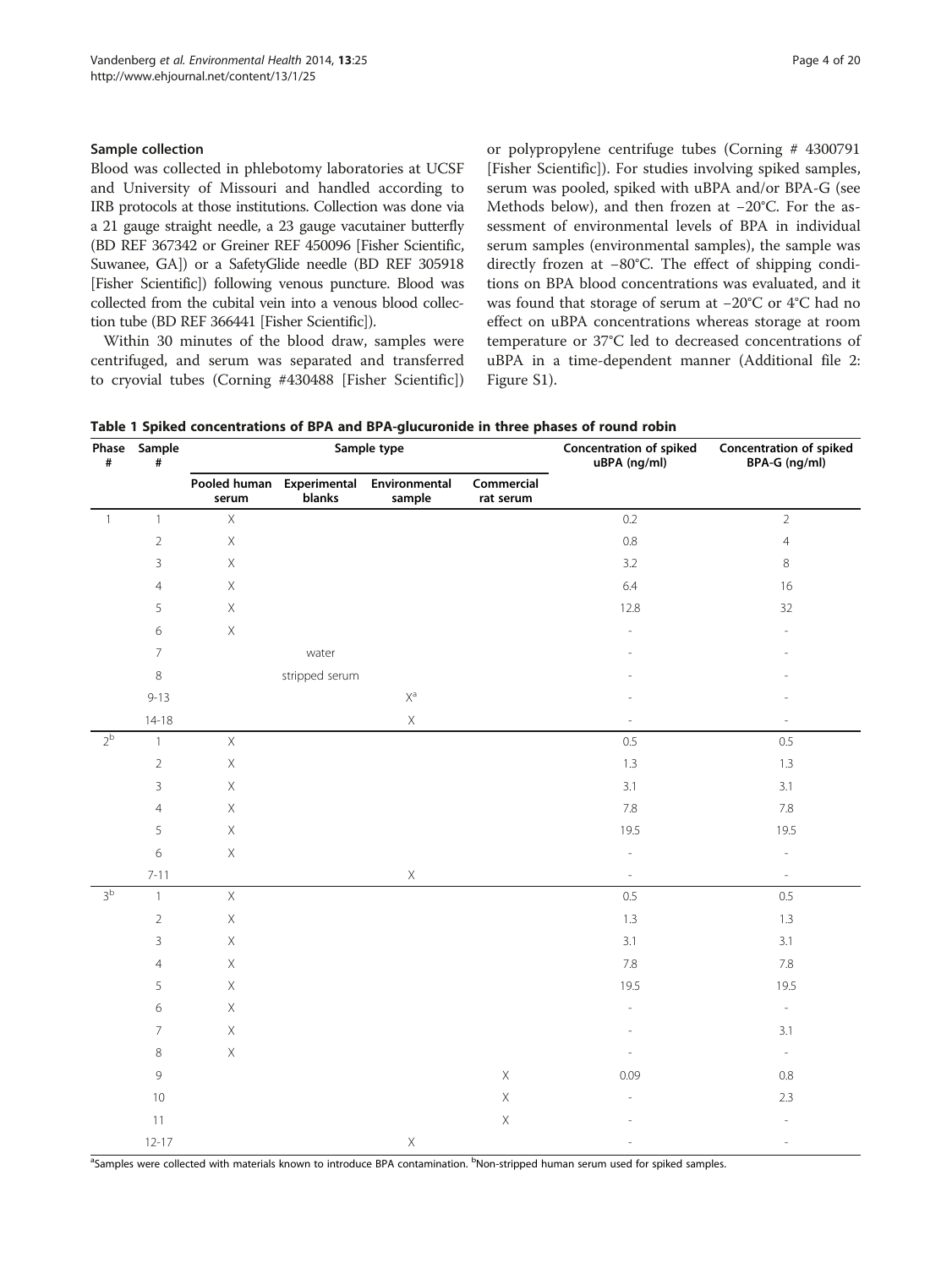# <span id="page-4-0"></span>Table 2 Extraction methods used in 4 participating laboratories

|                                                | Laboratory #1                                                                                                          | Laboratory #2                                                                                                                                                                                                         | Laboratory #3                                                                                     | Laboratory #4                                                                                                                                                                                                                                                                                                                                                                   |
|------------------------------------------------|------------------------------------------------------------------------------------------------------------------------|-----------------------------------------------------------------------------------------------------------------------------------------------------------------------------------------------------------------------|---------------------------------------------------------------------------------------------------|---------------------------------------------------------------------------------------------------------------------------------------------------------------------------------------------------------------------------------------------------------------------------------------------------------------------------------------------------------------------------------|
| Volume used<br>in analysis                     | 200 µL                                                                                                                 | 500 µL                                                                                                                                                                                                                | 250 µL                                                                                            | 1000 µL for spiked samples, 550 - 1000 µL for<br>environmental samples                                                                                                                                                                                                                                                                                                          |
| <b>Extraction</b><br>protocol                  | Protein precipitation used Honeywell<br>Burdick & Jackson LC-MS grade aceto-<br>nitirile containing 10 ng/mL [d6]-BPA. | Solid phase extraction: A Strata® NH <sub>2</sub> cartridge (#8B-S009-FBJ;<br>200 mg/3 cc; Phenomenex, Torrance, CA) mounted on an<br>Oasis® MCX cartridge (#186000254; 60 mg/3 cc; Waters,<br>Milford, MA) was used. | Solid phase extraction: Waters<br>Oasis HLB cartridge, 1 cc, 10<br>mg REF 18600383.               | Solid phase extraction: Thermo Hypersep C18<br>(Thermo Fisher Scientific, cat # 60108-518),<br>pre-washed with 15 ml methanol.<br>HPLC-grade methanol (Fisher A452-4), water<br>(Fisher W5-4) and ammonium acetate $(\geq)$ 97%,<br>Fisher A639-500). Cartridges were washed with<br>25 mM ammonium acetate and water. Analytes<br>were eluted with MeOH<br>and dried under N2. |
|                                                | Vortex mixed, centrifuged and                                                                                          | Formic acid (98.2%; #F-4636) Ammonium acetate (98%;<br>#0596-01), acetic acid (99.9%; #V194-04), hydrochloric acid                                                                                                    | Honeywell B&J Methanol REF<br>BJ230-4                                                             |                                                                                                                                                                                                                                                                                                                                                                                 |
|                                                | removed 900 µL of supernatant;<br>evaporated supernatant to dryness<br>under stream of nitrogen.                       | (HCl, 37%; #H611), ammonium hydroxide (NH4OH, 29.5%<br>assayed as NH <sub>3</sub> ; #1177-04), and methanol (HPLC grade;<br>#9093-03)                                                                                 | Agua Solutions Ultra Pure<br>Water, HPLC grade, BPA free<br>REF W1089-10 L                        |                                                                                                                                                                                                                                                                                                                                                                                 |
|                                                | Reconstituted in 50 µL acetonitrile/<br>water (50:50; v/v) (Honeywell Burdick &                                        |                                                                                                                                                                                                                       | SPF column was washed with<br>5 column volumes methanol                                           |                                                                                                                                                                                                                                                                                                                                                                                 |
|                                                | Jackson) and immediately analyzed<br>using LC-MS-MS.                                                                   |                                                                                                                                                                                                                       | Column activated with 1000<br>µL BPA free water                                                   |                                                                                                                                                                                                                                                                                                                                                                                 |
|                                                |                                                                                                                        |                                                                                                                                                                                                                       | Load sample                                                                                       |                                                                                                                                                                                                                                                                                                                                                                                 |
|                                                |                                                                                                                        |                                                                                                                                                                                                                       | Wash with 1000 µL 5% (v/v)<br>methanol                                                            |                                                                                                                                                                                                                                                                                                                                                                                 |
|                                                |                                                                                                                        |                                                                                                                                                                                                                       | Elute with 1000 µL pure<br>methanol                                                               |                                                                                                                                                                                                                                                                                                                                                                                 |
| <b>Extraction</b><br>рH                        | not monitored                                                                                                          | 5.0                                                                                                                                                                                                                   | $7 - 7.5$                                                                                         | 5.0                                                                                                                                                                                                                                                                                                                                                                             |
| <b>Containers</b><br>for extraction tubes      | Fisher polypropylene micro-centrifuge                                                                                  | 16 x 100 mm Borosilicate Glass Disposable Culture Tube<br>(#73500-16100, Kimble Chase).                                                                                                                               | VWR 16X100 mm Test Tubes<br>REF 60825-425 Kimble and<br>Chase 13x110 Conical Tubes<br>REF 73785-5 | Borosilicate glass tubes (Fisher Scientific<br>cat#14-961-26).                                                                                                                                                                                                                                                                                                                  |
| <b>Drying agent</b> Nitrogen<br>for extraction |                                                                                                                        | Nitrogen                                                                                                                                                                                                              | Nitrogen                                                                                          | Nitrogen                                                                                                                                                                                                                                                                                                                                                                        |
| Water type<br>& source                         | Honeywell Burdick & Jackson LC-MS<br>grade                                                                             | Milli-Q water was purified by an ultrapure water system<br>(Barnstead International, Dubuque, IA) and verified to be<br><b>BPA</b> free                                                                               | BPA-free water (verified to be<br>BPA free)                                                       | HPLC-grade water from Fisher Scientific. It<br>has always tested BPA-free.                                                                                                                                                                                                                                                                                                      |
| Temperature RT<br>for extraction               |                                                                                                                        | RT for extraction, 30°C for concentration with nitrogen                                                                                                                                                               | Ambient RT (20-25°C)                                                                              | RT for extraction, 37°C for concentration<br>with nitrogen                                                                                                                                                                                                                                                                                                                      |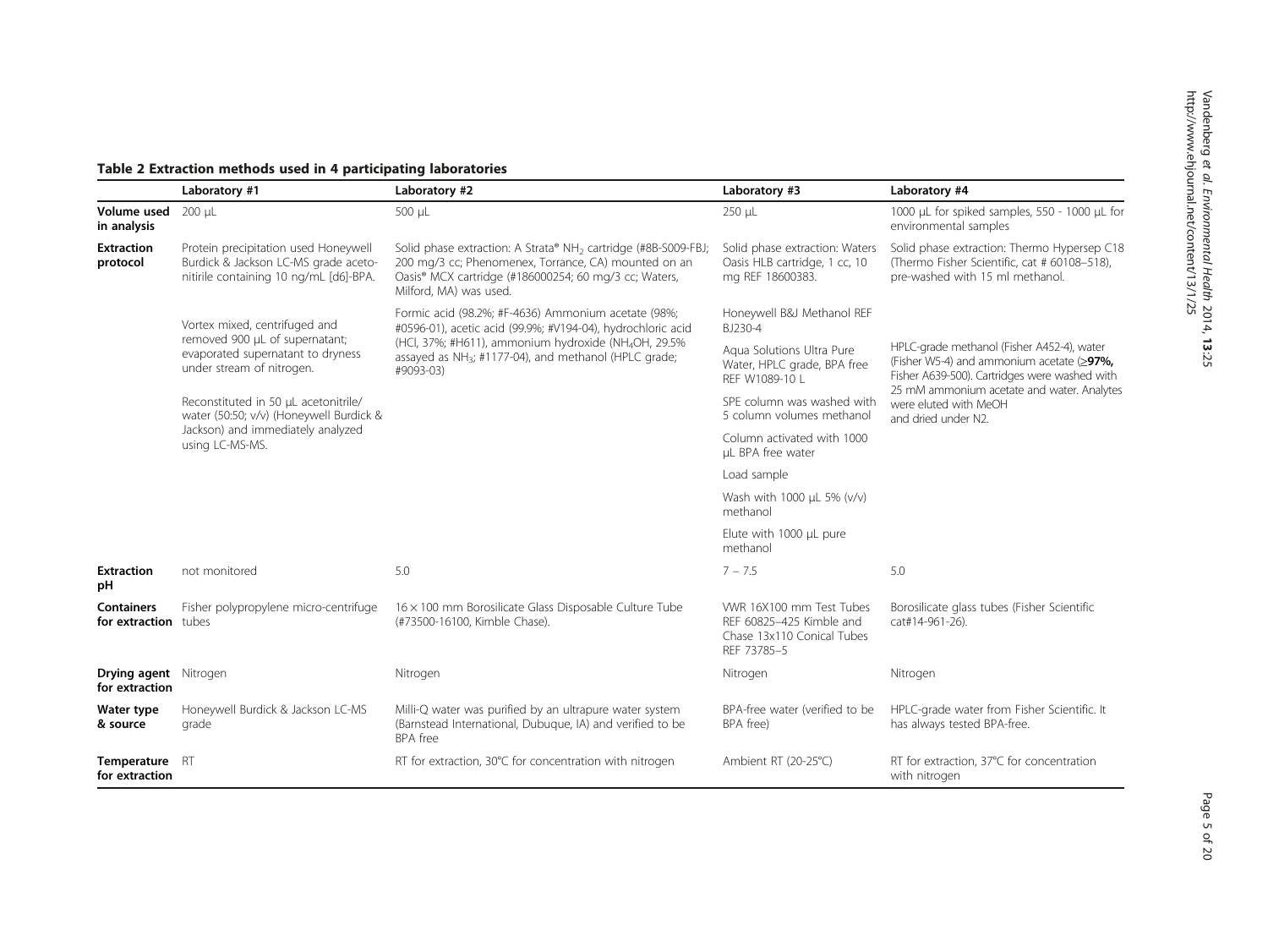# <span id="page-5-0"></span>Table 3 Detection and analytical methods utilized in the four participating laboratories

|                                                                        | Laboratory #1                                                                                                                                | Laboratory #2                                                                                                                                                                                     | Laboratory #3                                                                                                                               | Laboratory #4                                                                                                                                                                                                       |
|------------------------------------------------------------------------|----------------------------------------------------------------------------------------------------------------------------------------------|---------------------------------------------------------------------------------------------------------------------------------------------------------------------------------------------------|---------------------------------------------------------------------------------------------------------------------------------------------|---------------------------------------------------------------------------------------------------------------------------------------------------------------------------------------------------------------------|
| <b>Detection</b><br>method                                             | UHPLC-MS/MS using a Shimadzu<br>(Kyoto, Japan) Nexera UHPLC system<br>and Shimadzu LCMS-8080 triple quad-<br>rupole tandem mass spectrometer | Agilent 1100 series HPLC (Agilent Technologies<br>Inc.,) interfaced with an Applied Biosystems API<br>5500 electrospray triple-quadrupole mass spec-<br>trometer (ESI-MS/MS; Applied Biosystems). | LC-MS/MS (Agilent LC 1260-<br>AB Sciex 5500 Triple<br>Quadrupole)                                                                           | LC-MS/MS using a Thermo Surveyor TSQ plus<br>connected to an integrated Thermo-Accela<br>LC system.                                                                                                                 |
| <b>Blanks</b>                                                          | Charcoal/dextran stripped human<br>serum                                                                                                     | Milli-O water. Trace levels of free BPA were found<br>in procedural blanks in some batches (0.40-0.46 for<br>Phase 2, 0.19-0.28 for Phase 3).                                                     | Double-charcoal stripped<br>human serum                                                                                                     | HPLC-grade water (Fisher Scientific; cat# W5-4).                                                                                                                                                                    |
| <b>Blanks:</b><br>parallel?                                            | Yes                                                                                                                                          | Yes                                                                                                                                                                                               | Yes                                                                                                                                         | Yes                                                                                                                                                                                                                 |
| <b>Blank values</b><br>subtracted<br>from<br>environmental<br>samples? | Yes                                                                                                                                          | Yes                                                                                                                                                                                               | Not required - no<br>contamination found in<br>blanks                                                                                       | Yes                                                                                                                                                                                                                 |
| <b>LLOO</b>                                                            | $0.10$ ng/ml (uBPA)                                                                                                                          | 0.01 ng/ml (uBPA)                                                                                                                                                                                 | 0.1 ng/ml (uBPA and BPA-G)                                                                                                                  | $0.13$ ng/ml (uBPA)                                                                                                                                                                                                 |
|                                                                        | $0.01$ ng/ml (BPA-G)                                                                                                                         | $0.05$ ng/ml (BPA-G)                                                                                                                                                                              |                                                                                                                                             | $0.06$ ng/ml (BPA-G)                                                                                                                                                                                                |
| <b>ULOQ</b>                                                            | $50$ ng/mL                                                                                                                                   |                                                                                                                                                                                                   | 40 ng/ml (uBPA and BPA-G)                                                                                                                   |                                                                                                                                                                                                                     |
| <b>Calculations</b><br>for                                             | FDA Guidance for industry biomedical<br>method validation                                                                                    | The LOD and LOQ were calculated as 3 times (35)<br>and 10 times (10S) of the standard deviations (S) of                                                                                           | a signal that has a S/N of at<br>least 10 and is the lowest<br>calibrant that allows a linear<br>regression coefficient of at<br>least 0.95 | The LOD and LOQ were calculated as 3 times (35)<br>and 10 times (10S) of the standard deviations (S) of<br>three replicate analyses, using the lowest calibration<br>standard. The means of three assays are given. |
| determining<br>LLOQ, ULOQ                                              | http://www.fda.gov/downloads/Drugs/<br>Guidances/ucm070107.pdf                                                                               | five replicate analyses, using the lowest calibration<br>standard (0.01 ng/mL)                                                                                                                    |                                                                                                                                             |                                                                                                                                                                                                                     |
|                                                                        | Standard procedure. C1 pg. 6 of<br>Guidance                                                                                                  |                                                                                                                                                                                                   |                                                                                                                                             |                                                                                                                                                                                                                     |
| <b>LOD</b>                                                             | 0.02 ng/ml (uBPA) 0.002 ng/ml (BPA-G)                                                                                                        | 0.003 ng/ml (uBPA) 0.02 ng/ml (BPA-G)                                                                                                                                                             | 0.05 ng/ml (uBPA and BPA-G)                                                                                                                 | 0.04 ng/ml (uBPA) 0.02 ng/ml (BPA-G)                                                                                                                                                                                |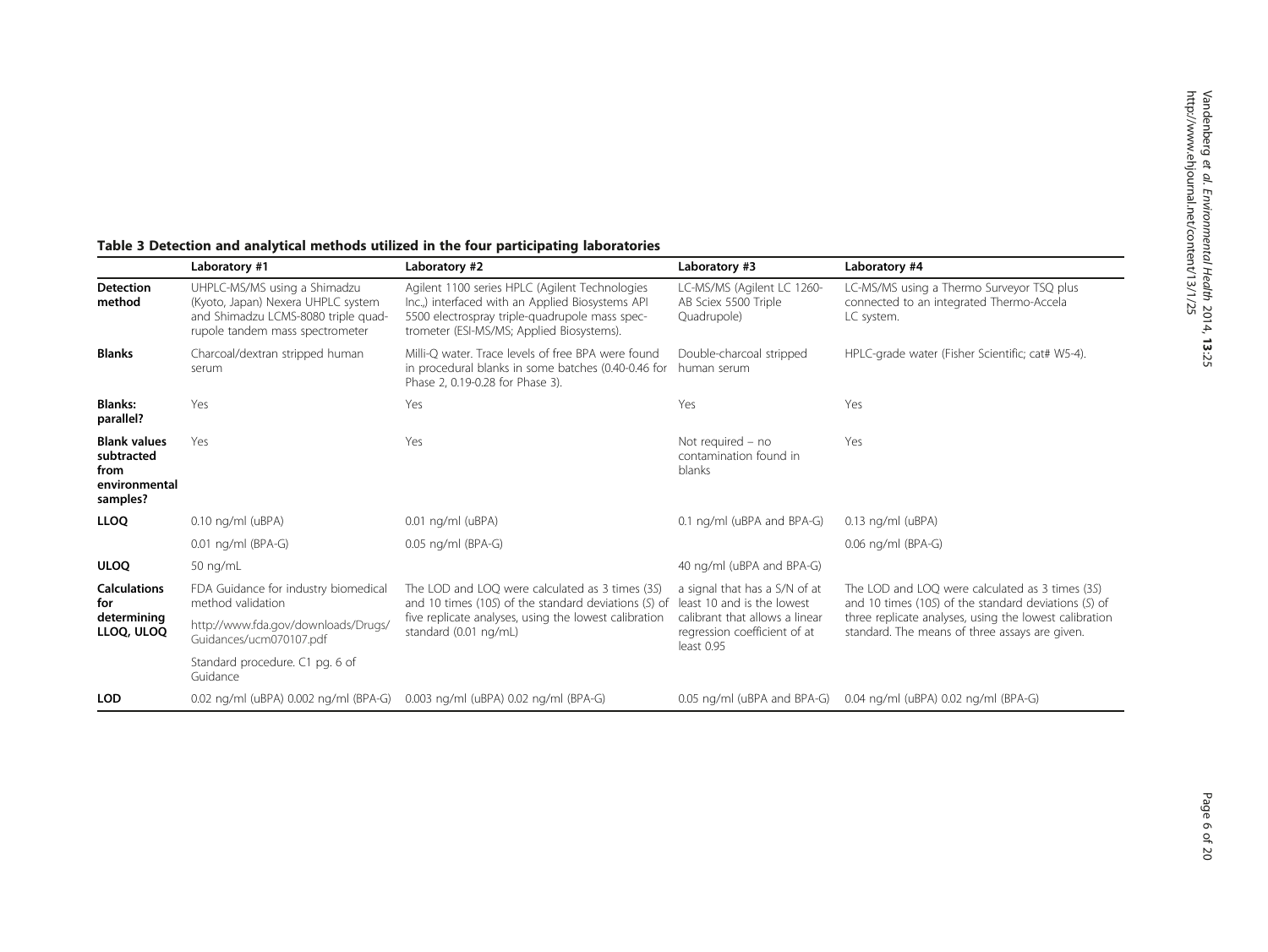#### Spiking of serum samples

In all three phases, pooled human serum samples were spiked with known concentrations of uBPA and BPA-G (Table [1](#page-3-0)). A non-spiked sample was retained from the same pool of serum for each round and analysed in parallel; we subtracted the values obtained for this non-spiked sample from each laboratory's measured spiked sample, which allowed us to determine the accuracy of the method as a distinct issue from contamination during sample collection. Samples of commercially available rat serum (Bioreclamation LLC, Hicksville, NY; Lot# 187248) used in Phase 3 studies were spiked with uBPA and/or BPA-G, and an unspiked serum sample was retained and analysed.

#### Sample preparation & instrumental analysis

In all laboratories, serum was thawed at room temperature and combined with an internal standard, as described above in "Round Robin Design"; note that different standards were available during different phases of the Round Robin. Each laboratory extracted the serum samples according to their pre-established protocols (Table [2](#page-4-0)). All participating laboratories used HPLC with tandem mass spectrometry (LC/MSMS) to identify and quantify uBPA and BPA-G. Each laboratory used different equipment (as noted in Table [3](#page-5-0)) that had been previously used to quantify environmental chemicals in human and/or animal serum samples. Details about chromatography and mass spectrometry parameters are available in Additional file [1](#page-16-0): Table S1.

#### Verification of BPA-free collection materials

In institutions where blood collections were performed (UCSF and University of Missouri), known blank reagents (i.e. stripped human serum) were run through the sample collection materials (needle, syringe, vacutainer butterfly, vacutainer tube, transfer pipet, cryovial tube), and then subjected to the sample extraction and LC-MSMS analyses. Only when the quantification of blanks identified undetectable levels of BPA were the method, reagents and materials considered to be verified for future experiments.

#### Blanks testing

Through the various phases of the round robin, every laboratory routinely evaluated procedural (internal) blanks to ensure that new sources of BPA contamination were not being introduced from within the laboratory. These procedural blanks were laboratory specific (Table [3\)](#page-5-0). In all laboratories, blank reagents were run through the sample extraction protocol (interacting with pipet tips, test tubes, cartridges, conical tubes, sample vials, water, methanol) plus the liquid chromatography (injection needle, injection port, capillaries, column, mobile phase solvents, mobile phase reservoir) and mass spectrometry procedures (injection valve, ion source, collision cell, quadrupole detector).

In addition, experimental blanks were coded and included in each phase (Table [1\)](#page-3-0). These blanks included BPA-free HPLC grade water, stripped human serum and commercially available rat serum. We did not consider unstripped human samples to be blanks because of previous studies reporting uBPA in human serum [[29](#page-17-0)]. All blanks were submitted as blind samples to the laboratories.

#### Comparison of direct and indirect methods

The indirect method of analysing BPA is standard for urine, and has been used in multiple laboratories that have analysed human serum [[46](#page-18-0),[56\]](#page-18-0). For indirect methods, uBPA is first measured, followed by enzymatic treatment of a split sample to deconjugate BPA-G and BPA-sulfate, and a second measurement of total BPA is taken. To compare the direct and indirect methods, three laboratories (Laboratories 2, 3 and 4) repeated the analysis of the samples collected in Phase 3 using indirect methods that utilized the same reagents, apparatuses, etc. and samples as those used in the direct measurement. The three participating laboratories used three different methods and enzymes for the indirect analysis (Table [4\)](#page-7-0), with one method designed to replicate the CDC's methodology (Laboratory 2), one designed to replicate the NCTR/FDA's methodology (Laboratory 3), and a third method that included a higher concentration of enzyme (Laboratory 4).

#### Statistical analyses

Following collection of data, a participant who had not been involved in the chemical analyses was provided with coded data precluding knowledge of the individual laboratory from which the data were generated. The first objective was to evaluate whether the laboratories could distinguish high from low spiked samples and accurately determine BPA values. To assess linearity, we calculated the slopes, y-intercepts and  $R^2$  values for all five spiked samples included in Phase 2 and Phase 3 for both uBPA and BPA-G. We also assessed linearity only in the lower concentration range, calculating the slopes, y-intercepts and  $\mathbb{R}^2$  values for just the lowest three spiked concentrations.

To assess accuracy, we compared the amount of uBPA and BPA-G that was spiked into each sample to the reported concentration from each laboratory. We agreed a priori upon an acceptable rate of error of 20% in the spiked to reported concentration to assess the accuracy of each laboratory's method. We considered a laboratory's method "verified" for each phase if they achieved an accurate reading (within 20% of the actual spiked amount) for 4 of 5 spiked samples. Each laboratory could participate in subsequent phases of the round robin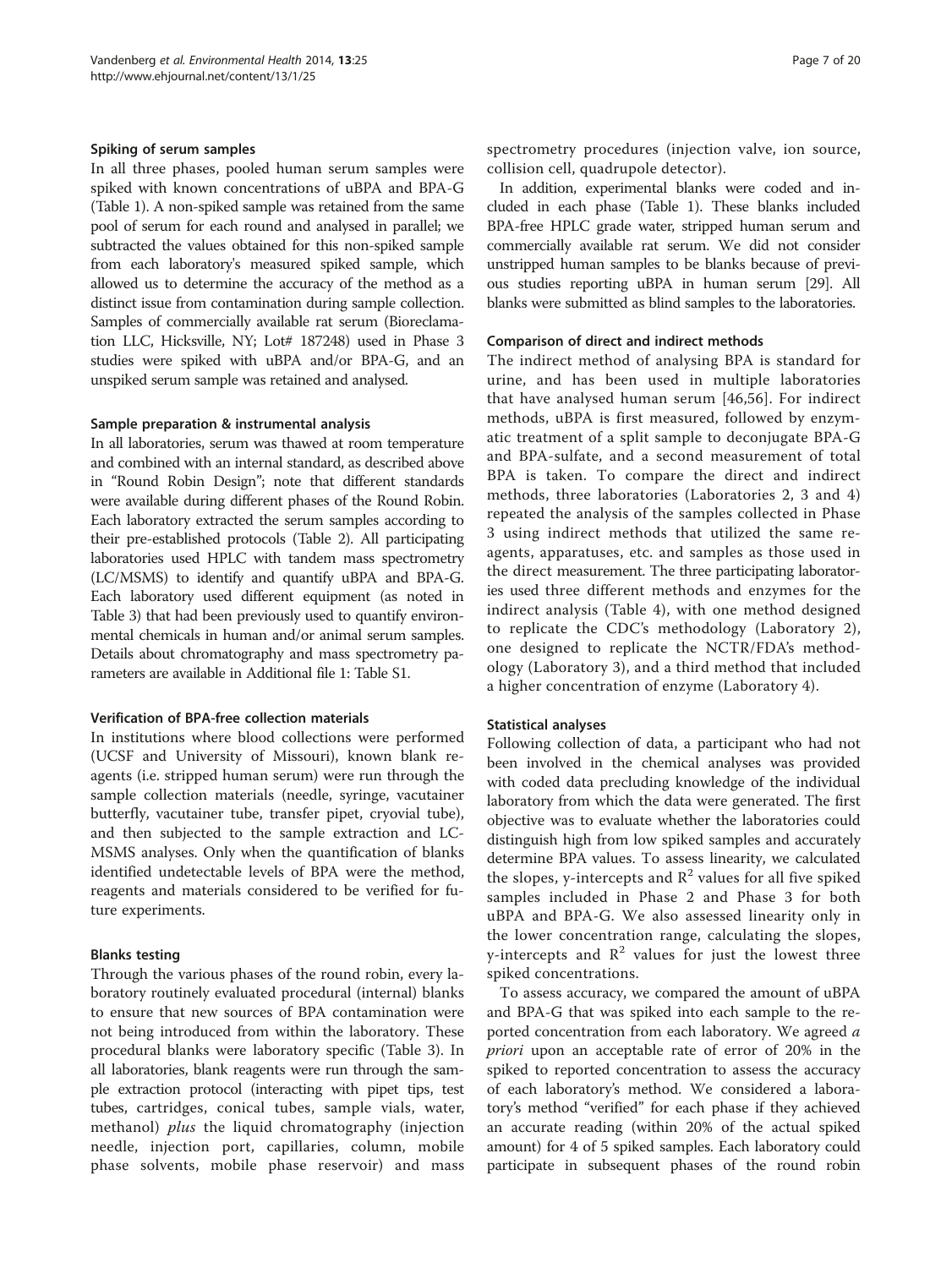|                         | Laboratory # 2     | Laboratory #3          | Laboratory #4                           |
|-------------------------|--------------------|------------------------|-----------------------------------------|
| Method source           | <b>US CDC [46]</b> | US FDA/NCTR [76]       | Designed with high enzyme concentration |
| Enzyme source           | Helix pomatia      | Helix pomatia Type H-3 | Helix pomatia Type H-1                  |
| Enzyme info             | Sigma-Aldrich      | Sigma-Aldrich          | Sigma Aldrich, G 0751                   |
| Number of units used    | 291.4 U            | 2U                     | 1000 U                                  |
| Volume of sample        | $0.5$ ml           | $0.25$ m               | $1 \text{ ml}$                          |
| pH of reaction          |                    | 5.5                    |                                         |
| Length of reaction      | 12 h               | 2 <sub>h</sub>         | Overnight $(-18 h)$                     |
| Temperature of reaction | $37^{\circ}$ C     | $37^{\circ}$ C         | $37^{\circ}$ C                          |

<span id="page-7-0"></span>Table 4 Characteristics of enzymatic treatments used in indirect measures

whether or not their method was "verified" in a previous phase. Laboratories made small changes to their methods between phases (i.e. changes to the threshold smoothing values used to quantify peaks) but no major methodological alterations were reported.

For the comparison of direct and indirect methods, we corrected the concentrations of uBPA and BPA-G for MW using the calculation:  $[Total BPA] = [uBPA] + 0.566$ [BPA-G]. We then compared the measured MW-adjusted total BPA concentrations reported to the concentrations of spiked total BPA. When the direct and indirect methods were compared for non-spiked samples, we examined the measurements of MW-adjusted uBPA and BPA-G concentrations to determine which method was more likely to report a higher or lower concentration relative to the actual spiked concentration.

### Results

#### Verification of BPA-free collection materials

Each laboratory independently analysed their sample extraction protocol, processing materials (including pipet tips, test tubes, cartridges, conical tubes, sample vials, water, methanol) and their liquid chromatography (injection needle, injection port, capillaries, column, mobile phase solvents, mobile phase reservoir) and mass spectrometry procedures (injection valve, ion source, collision cell, quadrupole detector) to ensure that their materials and reagents did not introduce BPA contaminations in the laboratory (Table [3](#page-5-0)). In addition, to specifically assess collection materials, in one of the blood collection laboratories, BPA was detected in stripped human serum after processing through some vacutainer butterfly needles but not through other vacutainer butterfly needles or straight needles (Figure [1](#page-8-0)A). To evaluate the laboratories' ability to detect contaminated serum samples, we collected blood samples under two different scenarios: 1) samples were collected via a vacutainer butterfly needle identified as contributing BPA during blood collection; and 2) samples were collected via a straight needle that was identified to be BPA free. uBPA concentrations were very high in samples collected with

the vacutainer butterfly needle (>7 ng/ml), whereas concentrations measured in the samples collected via the straight needle ranged from < limit of detection (LOD) - 0.53 ng/ml (Figure [1B](#page-8-0)). In subsequent testing of the collection materials selected for the remainder of the Round Robin experiments, BPA was not observed in either water or stripped human serum, with the exception of a low concentration (0.17 ng/ml) measured in the water sample in one laboratory (Figure [1](#page-8-0)C,D).

#### Linearity of uBPA and BPA-G in spiked serum samples

In Phase 2, the slope of the relationship between spiked and measured samples ranged from 1.0 to 1.36 among the four laboratories for uBPA ( $\mathbb{R}^2$  values 0.98 to 1.0) and 0.63 to 0.91 for BPA-G  $(R^2$  values 0.92 to 1.0) (Figure [2A](#page-9-0),C). We observed similar results when the analysis was limited to the samples spiked with the three lowest concentrations, with slightly wider variation in the slope values but  $\mathbb{R}^2$  values were essentially around 1 (Figure [2B](#page-9-0), D). For Phase 3, slopes ranged from 0.89 to 1.08 for uBPA and 0.75 to 1 for BPA-G and  $\mathbb{R}^2$  values were close to 1 over the entire range of doses examined, as well as over the three lowest concentrations (Additional file [3](#page-16-0): Figure S2).

# Accuracy of analytical methods: results from spiked serum samples

In both Phase 2 and Phase 3, uBPA and BPA-G were detected at low concentrations in the unspiked pooled samples (Additional file [4](#page-16-0): Figure S3A, 3B). These concentrations were subtracted from the values reported from each laboratory for the spiked samples. For the five spiked samples, two laboratories had verified methods for the detection of uBPA and one laboratory had verified methods for the detection of BPA-G in Phase 2 (Figure [3](#page-11-0)). Laboratories that did not have validated methods in this Phase typically underestimated the concentrations of BPA-G, but concentrations of uBPA were both underestimated and overestimated. In Phase 3, three laboratories had verified methods for the detection of uBPA and two laboratories had verified methods for the detection of BPA-G (Additional file [5:](#page-16-0) Figure S4). Laboratory #1 typically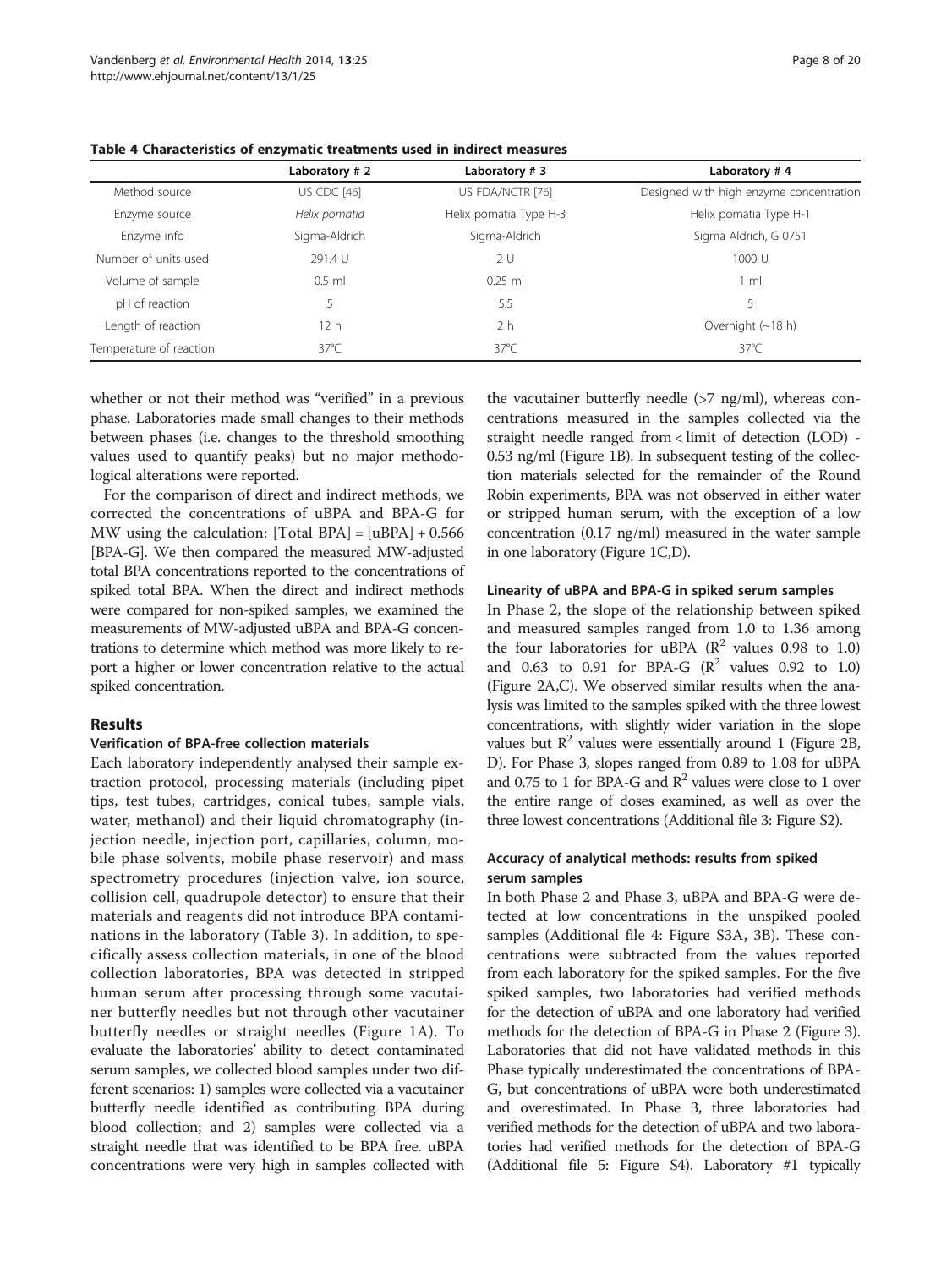Figure 1 Identification of collection materials free from BPA contamination. A) Eight vacutainer butterflies (VB) and one straight needle (SN) were tested for BPA contamination. Double-stripped serum was run through these materials and tested by one participating laboratory. Vacutainer butterfly #3 (VB3) was tested twice. **B)** Samples collected with BPA-contaminated vacutainer butterflies were easily distinguished from samples collected with a straight needle. Very high uBPA concentrations were reported for all samples collected via contaminated collection materials by all laboratories whereas multiple samples collected with the straight needle had uBPA concentrations reported as undetectable (UD) from several laboratories. C) uBPA and BPA-G concentrations measured in blank water samples. Three laboratories reported no uBPA or BPA-G in any sample. Laboratories 4 reported a low concentration (0.17 ng/ml) of uBPA. D) uBPA and BPA-G were not reported at quantifiable levels in stripped human serum by any participating laboratory. In all panels, UD indicates undetected levels; <LOQ indicates detectable levels that were below the limit of quantification.

<span id="page-8-0"></span>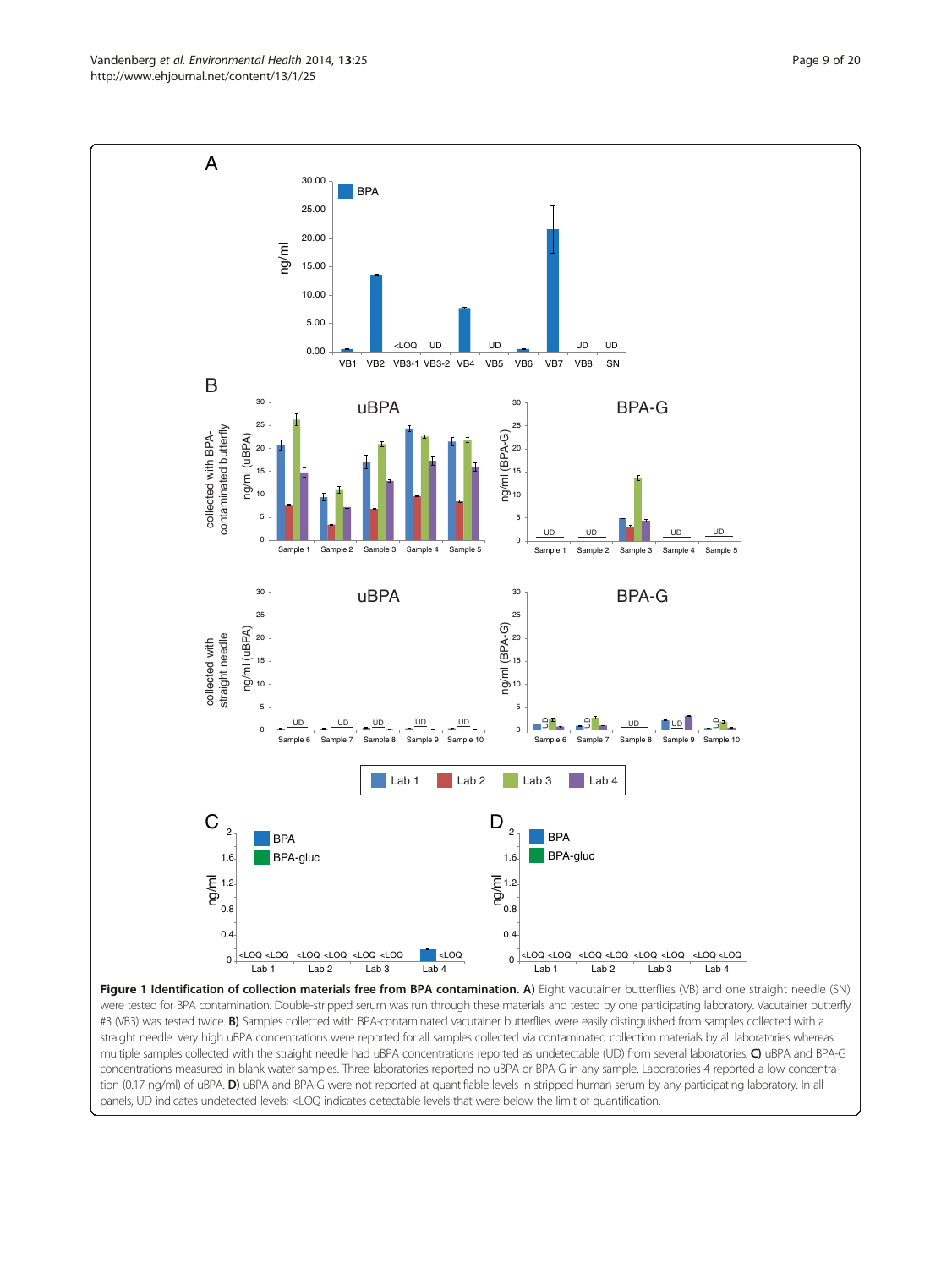overestimated concentrations of uBPA and BPA-G, whereas Laboratory #4, which was not validated for BPA-G, typically underestimated concentrations of this compound.

### Analysis of deconjugation of BPA-G during sample handling and analysis

To determine whether deconjugation was occurring during sample handling and analysis, we analysed pooled human samples spiked only with BPA-G. All four laboratories reported that the majority of BPA detected in the spiked sample (92.2 – 100%) was in the form of BPA-G (Additional file [6](#page-16-0): Figure S5); low concentrations of uBPA  $\langle$  <0.3 ng/ml) were detected by two of four laboratories.

Because unstripped human serum is never considered 'blank', we repeated this experiment using commercially available serum from rodents that were not exposed to BPA. In the unspiked rat sample, uBPA was not detected by any of the three participating laboratories; BPA-G was detected by one laboratory (1.19 ng/ml) (Figure [4A](#page-12-0)). In the sample spiked with only BPA-G, all three laboratories reported measurable concentrations of BPA-G, and none reported uBPA (Figure [4](#page-12-0)B). A third sample was spiked with uBPA at or near the LOD and with a higher concentration of BPA-G. Only one of three laboratories detected uBPA; all three laboratories detected BPA-G, with two of three laboratories reporting concentrations higher than what was spiked (Figure [4](#page-12-0)C).

#### Comparison of direct and indirect methods

Using indirect methods, Laboratory 2 reported three of the five samples had BPA levels within 20% of the spiked concentration compared to four out of five using the direct method (Additional file [5](#page-16-0): Figure S4). The indirect method used by Laboratory 2, which was selected to replicate the methods used by the US CDC [\[46\]](#page-18-0) typically underestimated the total BPA spiked. Similarly, both Laboratories 3 and 4 reported fewer BPA values within 20% of the spiked levels for the indirect versus the direct method (Figure [5\)](#page-13-0). Results of the indirect method used by Laboratory 3, selected to replicate the methods utilized by the US FDA/NCTR in the analysis of BPA in blood [\[76](#page-18-0)], reported that only two of four spiked samples were within 20% of the total BPA

<span id="page-9-0"></span>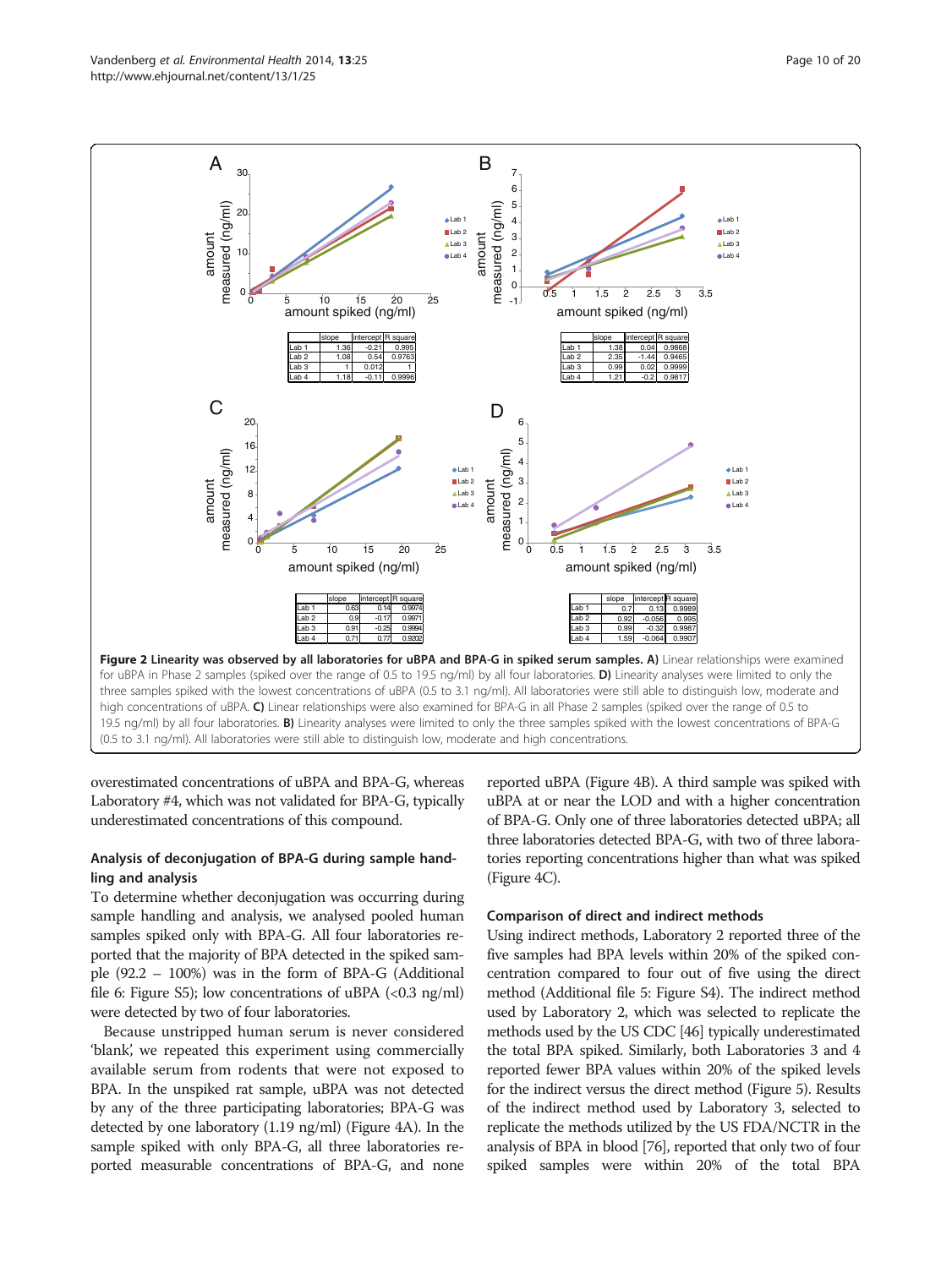Vandenberg et al. Environmental Health 2014, 13:25 Page 11 of 20 http://www.ehjournal.net/content/13/1/25

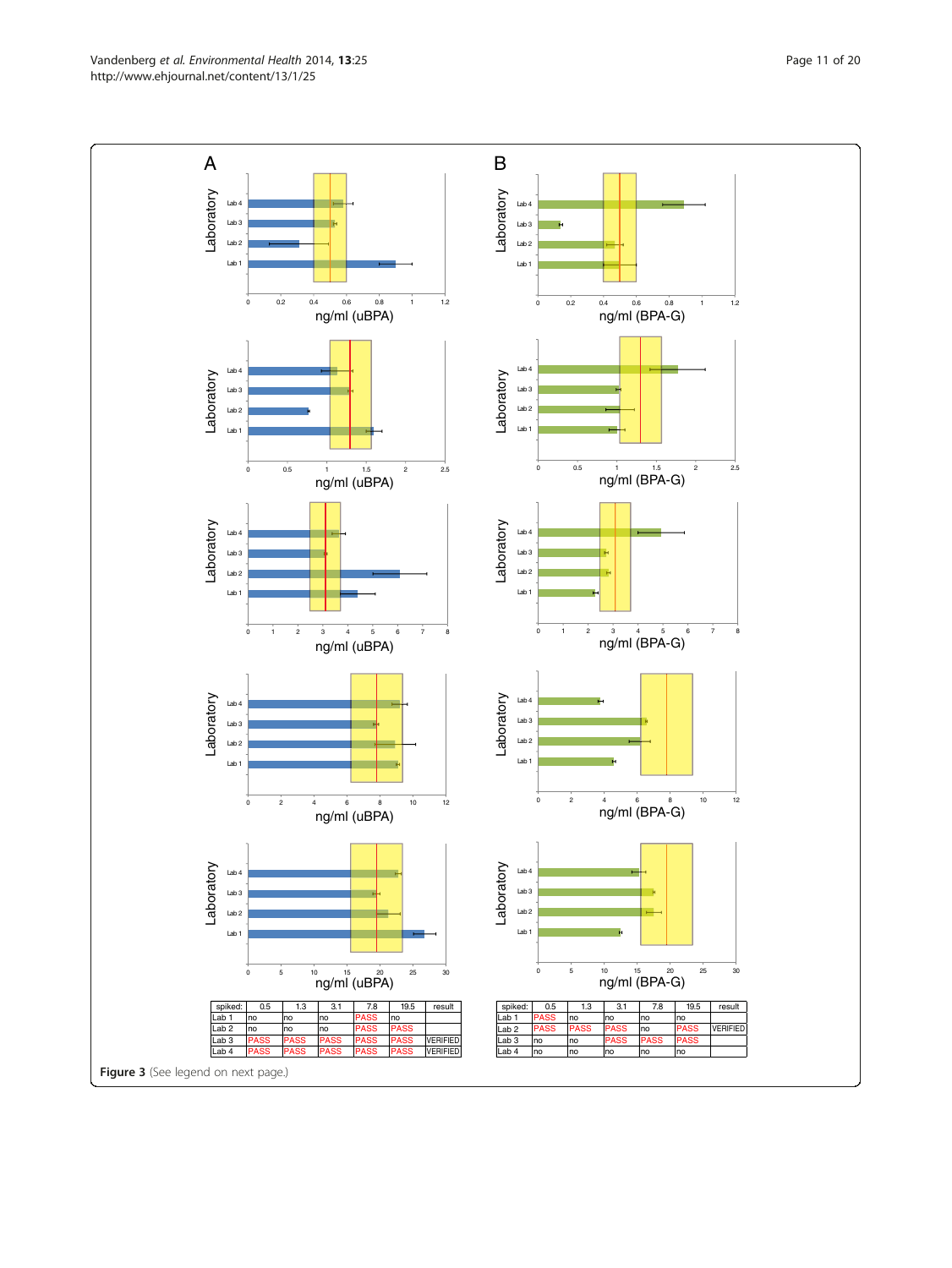#### <span id="page-11-0"></span>(See figure on previous page.)

Figure 3 Accuracy of uBPA and BPA-G measurements in five spiked samples from Phase 2. A) Results reported for uBPA measurements in spiked samples by four participating laboratories. Each graph (top to bottom) represents the data from an individual spiked sample ranging from the lowest concentration (0.5 ng/ml) to the highest concentration (19.5 ng/ml). **B)** Results reported for BPA-G measurements in spiked samples by four participating laboratories. Each graph (top to bottom) represents the data from an individual spiked sample ranging from the lowest concentration (0.5 ng/ml) to the highest concentration (19.5 ng/ml). In both panels, graphs represent mean ± standard deviations reported from each laboratory. The red line marks the actual concentration spiked and the yellow bar marks the range of ±20%. At the bottom of each panel is the performance summary for each laboratory for Phase 2 for uBPA (A) and BPA-G (B). A method was considered "verified" for the phase when at least 4 of 5 spiked samples measured concentrations within 20% of the actual spiked amount.

concentration spiked compared to four of five spiked samples analysed with the direct method. Finally, the indirect method used by Laboratory 4, which used a higher concentration of enzyme compared to the CDC or FDA/NCTR methods (1000 U), reported three of five samples within 20% of the actual spiked concentration compared to five of five samples analysed with the direct method (Figure [5\)](#page-13-0). Because the threshold for a verified method was four of five spiked samples within 20% of the actual spiked concentrations, all three direct methods were considered verified for total BPA in this phase; no indirect method was verified.

#### Analysis of environmental samples reveals low levels of uBPA and BPA-G

In Phase 2, uBPA was detected in all five environmental samples by the laboratories at low concentrations (typically below 0.5 ng/ml) (Figure [6A](#page-15-0)). BPA-G was also detected in these samples, although one sample (Sample 5) had much higher concentrations reported by all laboratories compared to the other samples analysed [mean = 18.9 ng/ml, 36–81 times higher than the other four samples from this phase], (Figure [6C](#page-15-0)). In contrast, in Phase 3, where donors were instructed to avoid known BPA sources (canned foods, thermal papers, etc.), both uBPA and BPA-G were detected in fewer samples (Figure [6B](#page-15-0),D).

#### **Discussion**

This Round Robin was designed to address concerns that have been raised in the study of human exposures to BPA, focusing on three goals: 1) to identify collection materials, analytical reagents and detection apparatuses that do not contribute BPA to blood or serum samples; 2) to identify methods that can accurately measure uBPA and BPA-G in human serum samples and evaluate the performance of each individual laboratory; and 3) to evaluate whether inadvertent hydrolysis of BPA-G occurs during sample handling or processing.

To address the first goal, we tested numerous blood collection materials including vacutainer butterflies and straight needles to identify materials that could be used without introducing BPA contaminations. Other studies have reported that numerous collection materials, analytical reagents, and storage containers contain and/or leach BPA, but that these contaminations can be eliminated via

careful screening and selection of materials and reagents [[56](#page-18-0),[72,76](#page-18-0),[77\]](#page-18-0). Similar to the data reported in these studies, we identified blood collection materials contaminated with BPA, as well as contaminant-free collection materials, analytical reagents and detection apparatuses, and in almost every case the laboratories did not find BPA above the limit of quantification in BPA-free water or stripped human serum (Figure [1](#page-8-0)). Once blood collection materials were identified that did not leach or contribute BPA to charcoal dextran-stripped human serum, these verified materials and reagents were used throughout the remainder of the Round Robin experiments. Therefore, although extensive validations of dozens of materials were required, we found, similar to prior published reports, that external contaminations could be managed, allowing for the analysis of uBPA and BPA-G in human blood samples.

To address the second goal, to identify methods that can accurately measure uBPA and BPA-G in human serum samples, four laboratories analyzed more than 10 samples spiked with known concentrations of uBPA and BPA-G and assessed the accuracy of their measurements; all laboratories were blind to sample concentrations. Several laboratories met the reliability criteria established a priori (i.e. four of five samples in each phase with reported concentrations within 20% of the actual spiked amount), indicating that these laboratories can accurately quantify uBPA and/or BPA-G in human serum (Figure 3, Additional file [5](#page-16-0): Figure S4). Additionally, all laboratories were able to distinguish between low, moderate and high concentrations of uBPA and BPA-G with  $R^2$  values above 0.9, indicating a high degree of linearity for both (Figure [2](#page-9-0), Additional file [3](#page-16-0): Figure S2).

As for the performance of each participating laboratory, for several laboratories, there was improvement between Phases 2 and 3 of the Round Robin (for uBPA: Laboratory 2 was verified in Phase 3, but not Phase 2; for BPA-G, Laboratory 3 was verified in Phase 3, but not Phase 2). These improvements may be due to the use of different standards between these phases, suggesting that the use of authentic standards such as D6-BPA and  $^{13}C$ -BPA-G may improve performance of laboratories that wish to quantify uBPA and BPA-G in human serum samples. Each laboratory used slightly different methods,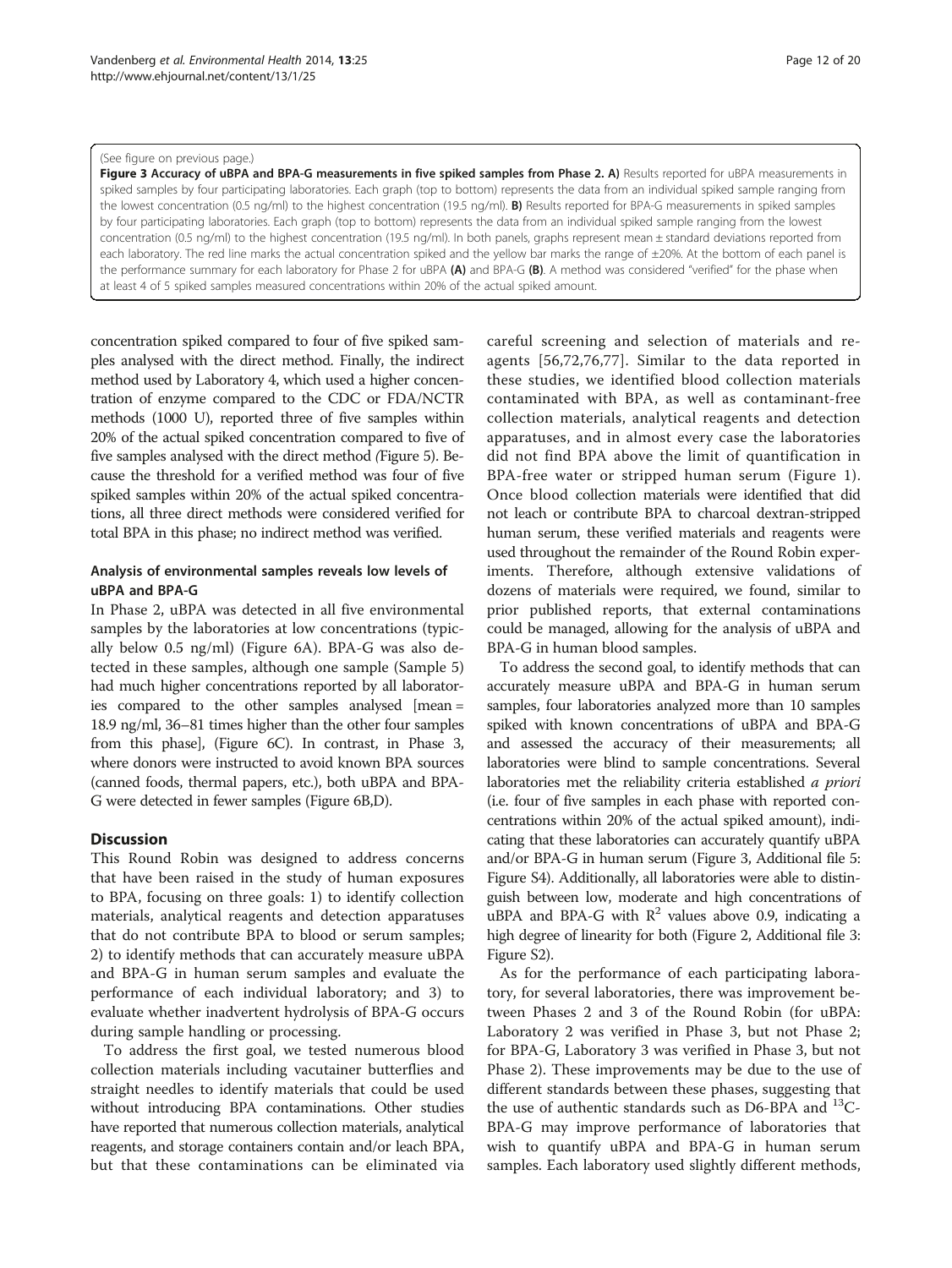which included different extraction, detection and analytical methods. From the design of this Round Robin, we are not able to determine which of these factors is responsible for the better performance of some laboratories than others. Yet, one implication of these results is the need for future studies to include quality control measures, including the use of spiked samples, to validate their individual methods.

Importantly, the four laboratories participating in this Round Robin used methods that allowed for simultaneous detection of uBPA and BPA-G; this is in contrast to prior methods that required two separate measures: the detection of uBPA, followed by the treatment of sample with enzyme to hydrolyze BPA conjugates and a second detection of total BPA (uBPA + BPA-G and BPA-sulfate).

<span id="page-12-0"></span>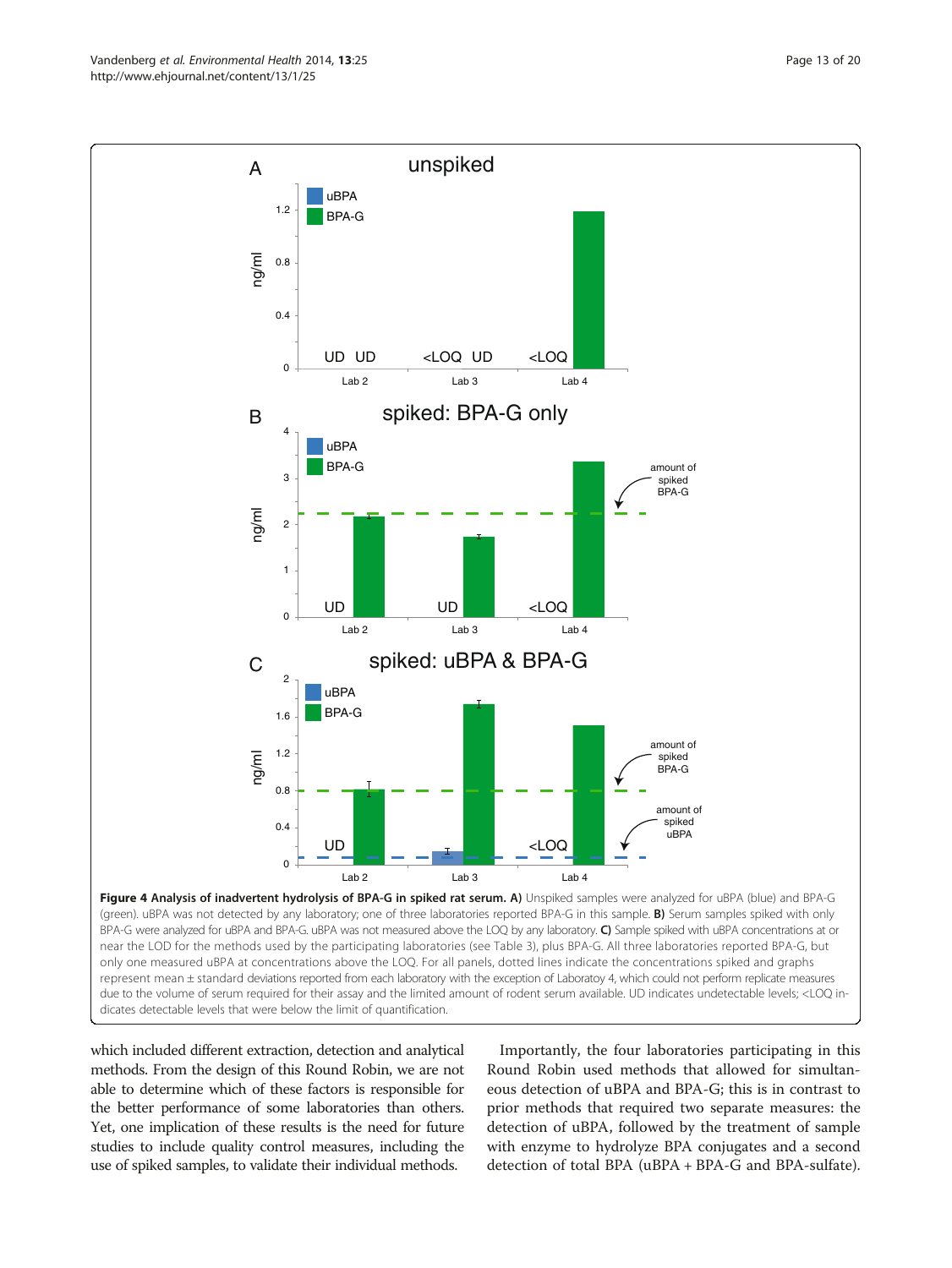<span id="page-13-0"></span>

In all three laboratories that tested both indirect and direct methods, the direct methods were considered verified whereas the indirect methods were not (Figure 5). Specifically, enzyme treatment protocols that were designed to replicate the protocols used by the US CDC ([[46](#page-18-0)] methods used by Laboratory 2) and the US FDA/NCTR in the analysis of BPA in blood ([\[76](#page-18-0)] methods used by Laboratory 3) tended to underestimate the concentrations of total BPA in spiked samples. The laboratory that used a higher concentration of enzyme (1000 U, Laboratory #4) overestimated total BPA levels in some samples using their indirect method. A limitation of the indirect method is that there is variability in the activity of the enzyme purchased for use in these assays, so the amount of enzyme used and the incubation time required to optimize the assay have to be determined for each batch of enzyme.

For the third goal, to evaluate whether inadvertent hydrolysis of BPA-G occurs during sample handling or processing, human and rodent serum samples were spiked with BPA-G and then analyzed to determine whether this conjugate was hydrolyzed during sample processing and handling. In all participating laboratories, only BPA-G was detected in spiked rodent serum samples (Figure [4](#page-12-0)); the lack of quantifiable levels of BPA indicates that these methods do not inadvertently deconjugate BPA-G. Similar results were obtained with the human samples, but these results are more difficult to interpret because the spiked samples were prepared with unstripped human serum which contained measurable levels of uBPA and BPA-G prior to spiking (Additional file [6](#page-16-0): Figure S5).

We also analyzed the concentrations of uBPA and BPA-G in a small number of environmental samples, collected from individuals with no interventions (Phase 2) or individuals that were instructed to avoid known sources of BPA (Phase 3). Using the contaminant-free collection and storage materials we identified, uBPA was detected in measurable quantities in some environmental samples, typically at concentrations below 0.5 ng/ml (Figure [6\)](#page-15-0). Importantly, although uBPA concentrations measured in environmental samples were typically low or below the limits of detection, we observed high concentrations of total BPA in one individual (Phase 2, sample 5), who had BPA-G concentrations >16 ng/ml. This finding suggests that there may be individuals in the general population with high overall burdens of BPA, indicating that the range of BPA exposures may be larger than previously suggested. Because the high concentrations were observed for BPA-G, a biological metabolite not found in consumer products, inadvertent contamination is not possible.

More than forty published studies have reported low concentrations of BPA in human blood and serum samples (reviewed in [\[29\]](#page-17-0), see also [[44-63\]](#page-18-0)). In spite of the relative consistency in BPA concentrations reported, these studies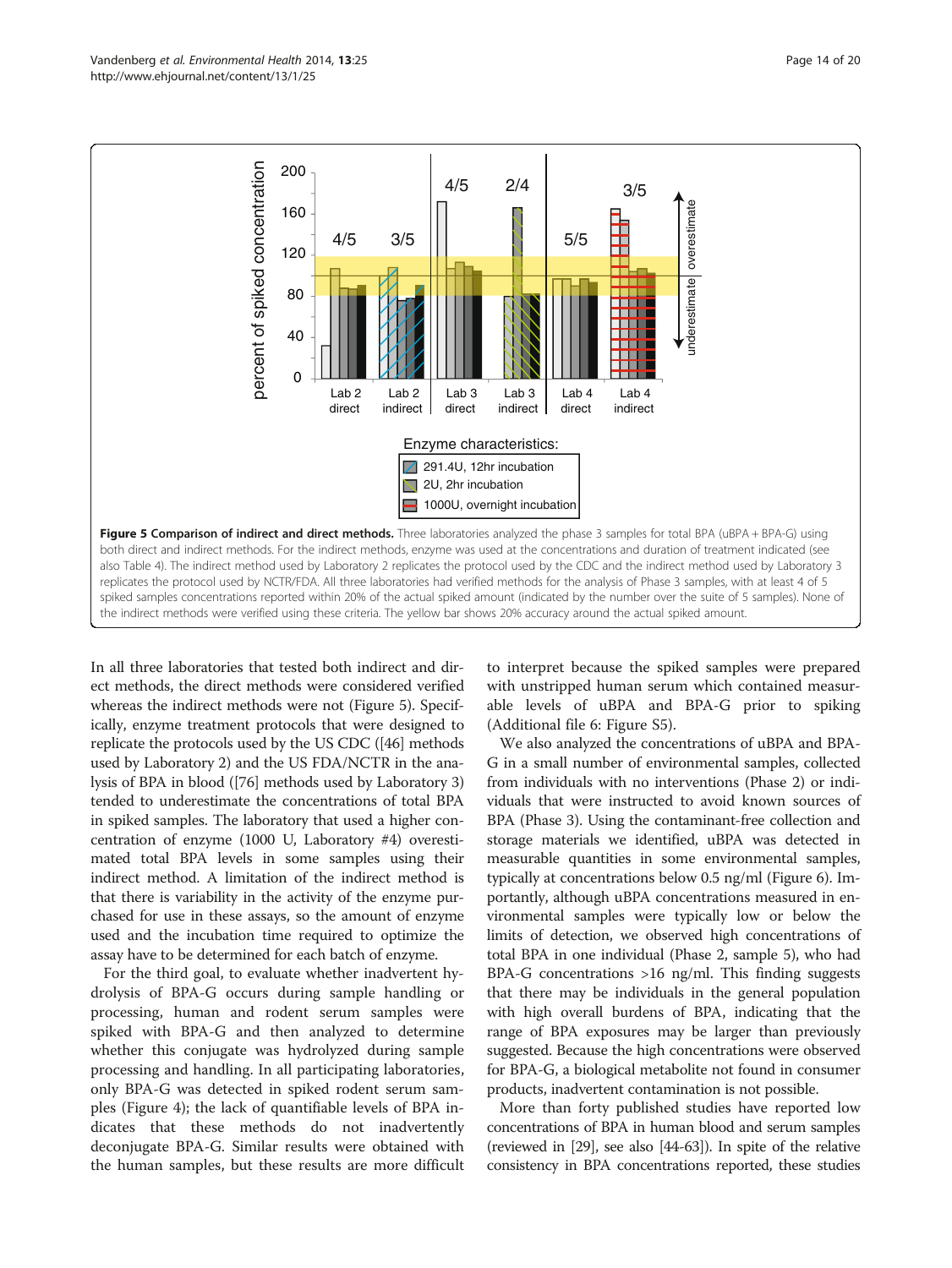Vandenberg et al. Environmental Health 2014, 13:25 Page 15 of 20 http://www.ehjournal.net/content/13/1/25

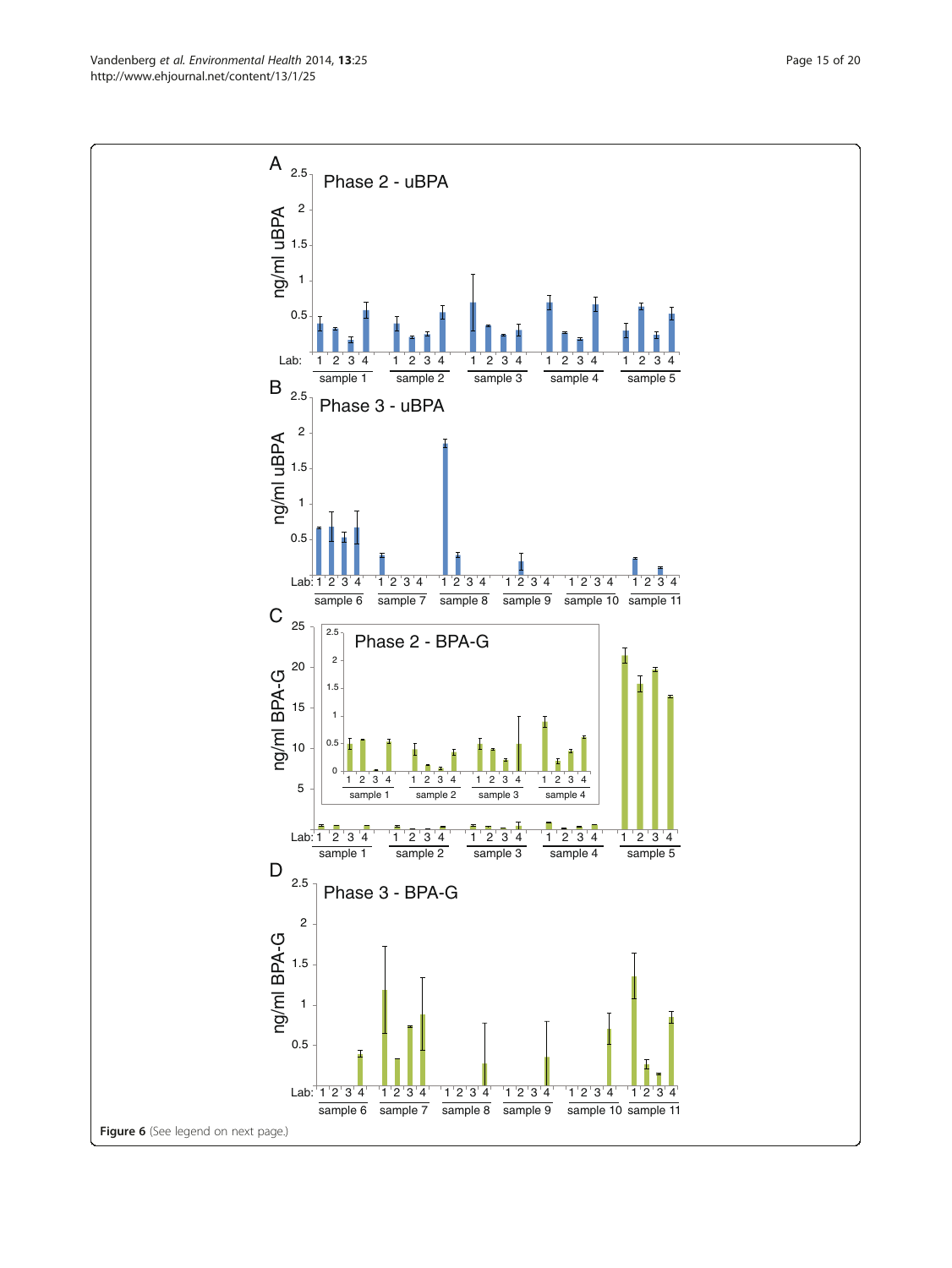#### <span id="page-15-0"></span>(See figure on previous page.)

Figure 6 Analysis of uBPA and BPA-G in environmental samples. uBPA concentrations were analyzed in five environmental serum samples in Phase 2 (A) and six environmental serum samples in Phase 3 (B). BPA-G concentrations were analyzed for the same five environmental serum samples in Phase 2 (C) and six environmental serum samples in Phase 3 (D). Sample 5 in Phase 2 had high concentrations of BPA-G reported by all four laboratories, requiring this data to be presented with a different scale. See inset for better resolution of Samples 1–4. In all panels, graphs represent mean ± standard deviations reported from each laboratory.

have been criticized that the uBPA measured in human serum could be the result of contamination and/or that BPA-G, the major metabolite found in blood, could be deconjugated by the extraction processes used [[42,69-72](#page-18-0)]. Our results are not able to determine the validity of any previous findings on BPA in human serum, and cannot assess which of the published studies reporting BPA in human blood and serum might be affected by BPA contamination from collection materials, analytical reagents, storage containers, or the detection apparatuses used. Although many of these studies have reported information on the quality control measures undertaken to limit BPA contamination, others lack this information. Importantly, this Round Robin, like other studies [[56,72,76,77\]](#page-18-0), indicates that BPA contaminations can be controlled, and our analyses of environmental samples indicate that low concentrations of uBPA and BPA-G in human serum are plausible.

One reason why biomonitoring studies have been challenged is that toxicokinetic studies, in which known quantities of BPA are administered under controlled circumstances, suggest that very large oral doses are required to produce circulating blood levels of uBPA above the limits of detection of current methodologies [[41,78\]](#page-18-0). Measures of BPA in consumer products [\[2,9](#page-17-0),[79](#page-18-0)] have been used to estimate daily human exposures of less than 5 μg/kg/day. Additionally, because daily output in urine is considered a good measure of 24-hour exposures, back-calculations from the concentrations of BPA measured in urine also estimate that daily exposures are less than 5 μg/kg/day [[80](#page-19-0)-[82\]](#page-19-0). When these low exposure estimates are combined with data from human oral toxicokinetic studies [[41](#page-18-0),[78](#page-18-0)], models suggest that BPA should not be detected in human serum because expected circulating concentrations would be below the limits of detection [[83](#page-19-0)]. There is a difference in the numerous studies reporting uBPA in human serum samples - including some of the environmental samples collected for this Round Robin – and expected blood concentrations calculated from toxicokinetic models, and there are several factors that can contribute to this difference. First, it is important to note that the human toxicokinetic studies conducted for BPA to date have limitations that can affect their accuracy. These include the use of analytical techniques with low sensitivity and high limits of detection  $(LOD = 1.14$  ng/ml in [\[41](#page-18-0)] and  $LOD = 2.28$  ng/ml in [\[78](#page-18-0)]) and the examination of a very small number of adults  $(n = 6 \text{ or } 8 \text{ in } [78], n = 6 \text{ in } [41])$  $(n = 6 \text{ or } 8 \text{ in } [78], n = 6 \text{ in } [41])$  $(n = 6 \text{ or } 8 \text{ in } [78], n = 6 \text{ in } [41])$  $(n = 6 \text{ or } 8 \text{ in } [78], n = 6 \text{ in } [41])$  $(n = 6 \text{ or } 8 \text{ in } [78], n = 6 \text{ in } [41])$ without taking into account how age, gender and other physiological factors can influence chemical metabolism [[68\]](#page-18-0). Furthermore, these studies examined the disposition of BPA following acute oral exposures, including exposures via gelatin capsules, whereas actual human exposures occur via multiple exposure routes and are chronic, factors that will likely influence toxicokinetics [[9,10,](#page-17-0)[84,85\]](#page-19-0). Finally, a small number of animal studies have examined the disposition of BPA to tissues following exposure [\[86\]](#page-19-0), but the possibility that BPA could bioaccumulate has not been well addressed [\[85\]](#page-19-0).

Studies indicate that metabolism of BPA is dependent on route of exposure, and non-oral exposures have been shown to produce higher concentrations of circulating uBPA than exposures that occur via gavage [[39](#page-18-0)[,87,88](#page-19-0)]. For example, one recent study in canines showed that BPA absorption via the oral mucosa resulted in serum uBPA 100-fold greater both in terms of the percent bioavailable and average uBPA serum levels (based on area under the curve) compared to experiments where BPA was placed directly in the gut (via gavage) [\[39\]](#page-18-0).

Ultimately, the results of this Round Robin cannot solve the dispute between toxicokinetic models predicting undetectable levels of uBPA in human blood and biomonitoring studies reporting measurable levels of uBPA (in the low or sub ng/ml range). To address this argument, a large number of variables need to be identified including all sources of human exposure, their relative contributions to total daily exposures, the timing of exposures throughout the day and between days, and replication of the toxicokinetic parameters that have been derived from limited studies; to date, no toxicokinetic study has replicated the repeated daily exposures via multiple routes experienced by humans. Nevertheless, this round robin study provides information pertaining to the need for exercising adequate caution during sampling and analysis of biospecimens for BPA. Furthermore, this study provides evidence that analysis of uBPA and BPA-G can be performed accurately at concentrations that are relevant to humans.

Ongoing conversations in the field of Environmental Health have debated whether future BPA studies should characterize exposures from urine or blood/serum. Urine has long been the preferred matrix for assessing human exposures to environmental chemicals because it is easy to obtain and can be collected without pain, an especially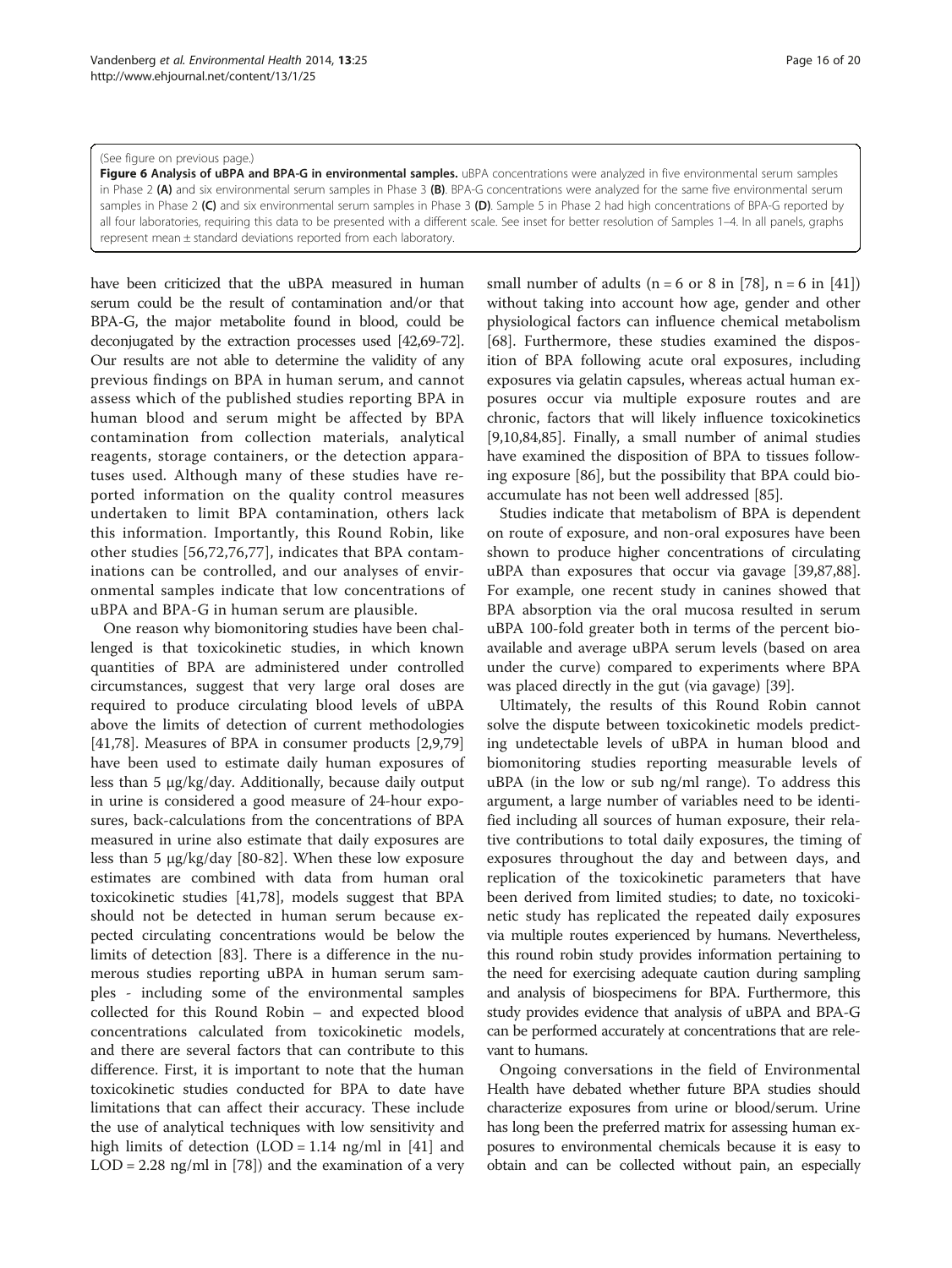<span id="page-16-0"></span>important consideration when studies include infants or children [[89,90](#page-19-0)]. However, in cases where toxicokinetic parameters are calculated, analyses based solely on concentrations in urine will have significant uncertainties; urine concentrations can provide a snapshot of prior exposures, however they cannot be used to calculate blood concentrations of uBPA unless all of the sources and routes of exposure are known, as these factors significantly influence toxicokinetic parameters [[84,91\]](#page-19-0). Thus, toxicokinetic studies require analysis of BPA in blood. In studies that use blood or serum, investigators need to report the details regarding steps taken to ensure the lack of contamination and should identify that they screened their collection materials, analytical reagents and storage materials to ensure that contamination was not introduced. Field blanks should also be assessed using appropriate matrices (i.e. charcoal dextran-stripped human serum).

# Conclusions

This Round Robin process identified LC/MSMS protocols in different laboratories that can be used to accurately measure uBPA and/or BPA-G in human serum. When these direct methods were applied to a small number of environmental samples, uBPA and BPA-G were detected in some but not all samples, typically at concentrations below 0.5 ng/ml. Future studies using these methods and larger numbers of samples collected with materials that have been verified to be contaminant free are needed to make conclusions about the frequency of detection and average concentrations in specific populations. Finally, toxicokinetic studies employing multiple exposures and different routes, reflecting real-world exposure scenarios, are needed to identify and evaluate the multiplicity of sources and routes of exposure experienced by the human population that may influence levels measured in human serum.

# Additional files

[Additional file 1: Table S1.](http://www.biomedcentral.com/content/supplementary/1476-069X-13-25-S1.doc) Liquid chromatography and mass spectrometry parameters used by Round Robin laboratories.

[Additional file 2: Figure S1.](http://www.biomedcentral.com/content/supplementary/1476-069X-13-25-S2.pdf) Analyses of shipping conditions. Serum samples were spiked with 500 ng/ml uBPA and subjected to different storage conditions for up to 7 days. uBPA concentrations were stable when stored at −20°C or 4°C, but unstable at room temperature or 37°C.

[Additional file 3: Figure S2.](http://www.biomedcentral.com/content/supplementary/1476-069X-13-25-S3.pdf) Linearity was observed by all laboratories for uBPA and BPA-G in spiked serum samples from Phase 3. A) Linear relationships were observed for uBPA in Phase 3 samples (spiked over the range of 0.5 to 19.53 ng/ml) by all four laboratories. B) When analyses were limited to only the three samples spiked with the lowest concentrations of uBPA (0.5 to 3.13 ng/ml), laboratories were still able to distinguish low, moderate and high concentrations of uBPA. C) Linear relationships were also observed for BPA-G in all Phase 2 samples (spiked over the range of 0.5 to 19.53 ng/ml) by all four laboratories. D) When analyses were limited to only the three samples spiked with the lowest concentrations of BPA-G (0.5 to 3.13 ng/ml), all laboratories were still able to distinguish low, moderate and high concentrations.

[Additional file 4: Figure S3.](http://www.biomedcentral.com/content/supplementary/1476-069X-13-25-S4.pdf) uBPA and BPA-G were detected in unspiked pooled samples that were used for different Round Robin experiments. A) Concentrations of uBPA and BPA-G reported for the Phase 2 pooled samples that were used for spiked experiments with uBPA and BPA-G. B) Concentrations of uBPA and BPA-G reported for the Phase 3 pooled samples that were used for spiked experiments with uBPA and BPA-G. C) Concentrations of uBPA and BPA-G reported for the Phase 3 pooled samples that were spiked with BPA-G only. In all panels, graphs represent mean ± standard deviations reported from each laboratory.

[Additional file 5: Figure S4.](http://www.biomedcentral.com/content/supplementary/1476-069X-13-25-S5.pdf) Accuracy of spiked samples, Phase 3. A) Results reported for uBPA measurements in spiked samples by four participating laboratories. Each graph (top to bottom) represents the data from an individual spiked sample ranging from the lowest concentration (0.5 ng/ml) to the highest concentration (19.5 ng/ml). B) Results reported for BPA-G measurements in spiked samples by four participating laboratories. Each graph (top to bottom) represents the data from an individual spiked sample ranging from the lowest concentration (0.5 ng/ml) to the highest concentration (19.5 ng/ml). In both panels, graphs represent mean ± standard deviations reported from each laboratory. The red line marks the actual concentration spiked and the yellow bar marks the range of ±20%. At the bottom of each panel is the performance summary for each laboratory for Phase 3 for uBPA (A) and BPA-G (B). A method was considered "verified" for the phase when at least 4 of 5 spiked samples measured concentrations within 20% of the actual spiked amount.

[Additional file 6: Figure S5.](http://www.biomedcentral.com/content/supplementary/1476-069X-13-25-S6.pdf) Concentrations of uBPA and BPA-G in human serum spiked with only BPA-G. BPA-G was reported by all four laboratories and low concentrations of uBPA were reported by two laboratories. Graph represents mean ± standard deviations reported from each laboratory.

#### Abbreviations

BPA: Bisphenol A; BPA-G: BPA-glucuronide; CDC: Centers for disease control and prevention (US); ELISA: Enzyme-linked immunosorbent assay; ERRγ: Estrogen related receptor γ; FDA: Food and Drug Administration (US); GPR30: G protein-coupled receptor 30; HPLC: High performance liquid chromatography; LOD: Limit of detection; LOQ: Limit of quantification; mER: Membrane estrogen receptor; MS/MS: Tandem mass spectrometry; MW: Molecular weight; NCTR: National Center for Toxicological Research; NIEHS: National Institute of Environmental Health Sciences; RT: Room temperature [this abbreviation is only used in tables]; uBPA: unconjugated BPA; UCSF: University of California – San Francisco.

#### Competing interests

LNV provided expert testimony in a civil case involving a product that might contain EDCs. FSvS wrote a report for attorneys involved in product labeling litigation. RRG, KK, JAT, RBvB, CAD, CL, YY, RRN, VP, and TJW have no conflicts to disclose.

#### Authors' contributions

LNV, RRG, KK, JAT, RBvB, CAD, RRN, VP, FSvS and TJW designed the experiments. RRG, JAT, CAD, FSvS and TJW collected the blood samples. RRG, KK, JAT, RBvB, CL and YY analyzed the blood samples. RRN coordinated the coding and shipping of samples and coded the data. LNV, RRG, KK, JAT, RBvB, CAD, CL, YY, RRN, VP, FSvS and TJW analyzed the data. LNV and TJW wrote the paper and made the figures. LNV, RRG, KK, JAT, RBvB, CAD, CL, YY, RRN, VP, FSvS and TJW critically edited the paper. All authors read and approved the final manuscript.

#### Acknowledgements

The authors gratefully acknowledge helpful discussions and contributions from Dr. Jerrold Heindel and Dr. John Bucher throughout the process and conduct of the round robin and for the support they offered from NIEHS and NTP. We also thank Mr. Matthew Friesen, Mr. Ke Huang and Ms. Guannan Li for technical assistance. We acknowledge contributions from numerous scientists that participated in the earliest discussions of how to design a round robin analysis including Drs. Shanna Swan, Richard Stahlhut, Wade Welshons, Antonia Calafat, and Daniel Doerge. Finally, we acknowledge grant funding: NIEHS R21ES017763, R21ES017763 NON ARRA SUPP A112807, NIEHS R01 HD31544, NIEHS 1P01 ES02284401, NIEHS P20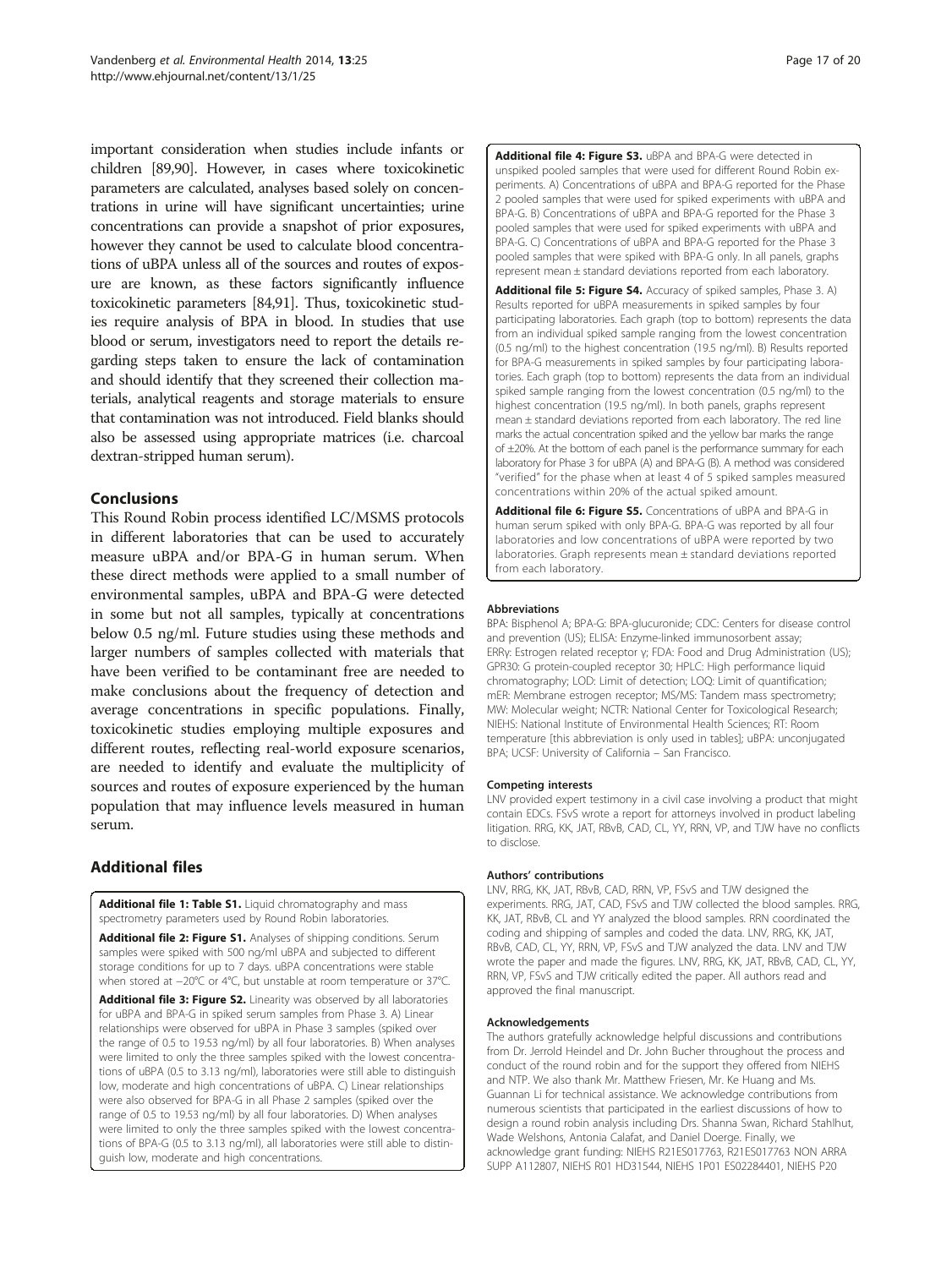<span id="page-17-0"></span>ES018135, NIEHS R01 ES017005, NICHD R01 HD021341 and USEPA P20 STAR RD83467801 and RD 83543601.

#### Author details

<sup>1</sup> Division of Environmental Health Sciences, University of Massachusetts -Amherst, School of Public Health, Amherst, MA, USA. <sup>2</sup>Department of Laboratory Medicine, University of California – San Francisco, San Francisco, CA, USA. <sup>3</sup>Wadsworth Center, New York State Department of Health, and State University of New York at Albany, Albany, NY, USA. <sup>4</sup>Division of Biological Sciences, University of Missouri, Columbia, MO, USA. <sup>5</sup>College of Pharmacy, University of Illinois, Chicago, IL, USA. <sup>6</sup>Program on Reproductive Health and the Environment, Department of Obstetrics, Gynecology, and Reproductive Sciences, University of California – San Francisco, San Francisco, CA, USA. <sup>7</sup>Wadsworth Center, NY State Department of Public Health, Albany, NY, USA. <sup>8</sup>National Institute of Environmental Health Sciences, Research Triangle Park, NC, USA. <sup>9</sup>Department of Pediatrics and Reproductive Sciences Program, University of Michigan, Ann Arbor, MI, USA.

#### Received: 3 December 2013 Accepted: 10 February 2014 Published: 1 April 2014

#### References

- 1. Vandenberg LN, Hauser R, Marcus M, Olea N, Welshons WV: Human exposure to bisphenol A (BPA). Reprod Toxicol 2007, 24(2):139–177.
- Schecter A, Malik N, Haffner D, Smith S, Harris TR, Paepke O, Birnbaum L: Bisphenol A (BPA) in U.S. food. Environ Sci Technol 2010, 44(24):9425–9430.
- 3. Welshons WV, Nagel SC, Vom Saal FS: Large effects from small exposures. III. Endocrine mechanisms mediating effects of bisphenol A at levels of human exposure. Endocrinology 2006, 147:S56–S69.
- Biedermann S, Tschudin P, Grob K: Transfer of bisphenol A from thermal printer paper to the skin. Anal Bioanal Chem 2010, 398(1):571-576.
- Liao C, Kannan K: Widespread occurrence of bisphenol A in paper and paper products: implications for human exposure. Environ Sci Technol 2011, 45(21):9372–9379.
- 6. Mendum T, Stoler E, VanBenschoten H, Warner JC: Concentration of bisphenol A in thermal paper. Green Chem Lett Rev 2011, 4(1):81–86.
- 7. Loganathan SN, Kannan K: Occurrence of bisphenol A in indoor dust from two locations in the eastern United States and implications for human exposures. Arch Environ Contam Toxicol 2011, 61(1):68–73.
- 8. Dodson RE, Nishioka M, Standley LJ, Perovich LJ, Brody JG, Rudel RA: Endocrine disruptors and asthma-associated chemicals in consumer products. Environ Health Perspect 2012, 120(7):935–943.
- 9. Geens T, Aerts D, Berthot C, Bourguignon JP, Goeyens L, Lecomte P, Maghuin-Rogister G, Pironnet AM, Pussemier L, Scippo ML, Van Loco J, Covaci A: A review of dietary and non-dietary exposure to bisphenol-A. Food Chem Toxicol 2012, 50(10):3725–3740.
- 10. Geens T, Goeyens L, Covaci A: Are potential sources for human exposure to bisphenol-A overlooked? Int J Hyg Environ Health 2011, 214(5):339–347.
- 11. EFSA: Draft scientific opinion on the risks to public health related to the presence of bisphenol A (BPA) in foodstuffs – exposure assessment. In EFSA Panel on Food Contact Materials, Enzymes, Flavourings and Processing Aids. Edited by European Food Safety Authority E. Italy: Parma; 2013.
- 12. Vandenberg LN, Maffini MV, Sonnenschein C, Rubin BS, Soto AM: Bisphenol-A and the great divide: a review of controversies in the field of endocrine disruption. Endocr Rev 2009, 30(1):75–95.
- 13. Gould JC, Leonard LS, Maness SC, Wagner BL, Conner K, Zacharewski T, Safe S, McDonnell DP, Gaido KW: Bisphenol A interacts with the estrogen receptor a in a distinct manner from estradiol. Mol Cell Endocrinol 1998, 142:203–214.
- 14. Kuiper GG, Lemmen JG, Carlsson B, Corton JC, Safe SH, Van Der Saag PT, van der Burg B, Gustafsson JA: Interaction of estrogenic chemicals and phytoestrogens with estrogen receptor beta. Endocrinology 1998, 139:4252–4263.
- 15. Bulayeva NN, Watson CS: Xenoestrogen-induced ERK-1 and ERK-2 activation via multiple membrane-initiated signaling pathways. Environ Health Perspect 2004, 112(15):1481–1487.
- 16. Thomas P, Dong J: Binding and activation of the seven-transmembrane estrogen receptor GPR30 by environmental estrogens: a potential novel mechanism of endocrine disruption. J Steroid Biochem Mol Biol 2006, 102:175–179.
- 17. Matsushima A, Kakuta Y, Teramoto T, Koshiba T, Liu X, Okada H, Tokunaga T, Kawabata S, Kimura M, Shimohigashi Y: Structural evidence for endocrine

disruptor bisphenol A binding to human nuclear receptor ERR gamma. J Biochem 2007, 142(4):517–524.

- 18. Alonso-Magdalena P, Laribi O, Ropero AB, Fuentes E, Ripoll C, Soria B, Nadal A: Low doses of bisphenol A and diethylstilbestrol impair Ca2+ signals in pancreatic alpha-cells through a nonclassical membrane estrogen receptor within intact islets of Langerhans. Environ Health Perspect 2005, 113:969-977.
- 19. Watson CS, Bulayeva NN, Wozniak AL, Alyea RA: Xenoestrogens are potent activators of nongenomic estrogenic responses. Steroids 2007, 72:124-134.
- 20. Watson CS, Bulayeva NN, Wozniak AL, Finnerty CC: Signaling from the membrane via membrane estrogen receptor-alpha: estrogens, xenoestrogens, and phytoestrogens. Steroids 2005, 70:364–371.
- 21. Wozniak AL, Bulayeva NN, Watson CS: Xenoestrogens at picomolar to nanomolar concentrations trigger membrane estrogen receptor-alpha mediated Ca++ fluxes and prolactin release in GH3/B6 pituitary tumor cells. Environ Health Perspect 2005, 113:431–439.
- 22. Reif DM, Martin MT, Tan SW, Houck KA, Judson RS, Richard AM, Knudsen TB, Dix DJ, Kavlock RJ: Endocrine profiling and prioritization of environmental chemicals using ToxCast data. Environ Health Perspect 2010, 118(12):1714–1720.
- 23. Richter C, Birnbaum LS, Farabollini F, Newbold RR, Rubin BS, Talsness CE, Vandenbergh JG, Walser Kuntz DR, Vom Saal FS: In vivo effects of bisphenol A in laboratory rodent studies. Reprod Toxicol 2007, 24(2):199–224.
- Vandenberg LN, Colborn T, Hayes TB, Heindel JJ, Jacobs DR Jr, Lee DH, Shioda T, Soto AM, Vom Saal FS, Welshons WV, Zoeller RT, Myers JP: Hormones and endocrine disrupting chemicals: low dose effects and non-monotonic dose responses. Endocr Rev 2012, 33(3):378-455.
- 25. Rubin BS: Bisphenol A: an endocrine disruptor with widespread exposure and multiple effects. J Steroid Biochem Mol Biol 2011, 172(1-2):27–34.
- 26. Vom Saal FS, Hughes C: An extensive new literature concerning low-dose effects of bisphenol A shows the need for a new risk assessment. Environ Health Perspect 2005, 113:926–933.
- 27. Vandenberg LN, Ehrlich S, Belcher SM, Ben-Jonathan N, Dolinoy DC, Hugo ER, Hunt PA, Newbold RR, Rubin BS, Saili KS, Soto AM, Wang HS, Vom Saal FS: Low dose effects of Bisphenol A: An integrated review of in vitro, laboratory animal and epidemiology studies. Endocr Disruptors 2013, 1(1):e25078.
- 28. Chapin RE, Adams J, Boekelheide K, Gray LE Jr, Hayward SW, Lees PS, McIntyre BS, Portier KM, Schnorr TM, Selevan SG, Vandenbergh JG, Woskie SR: NTP-CERHR expert panel report on the reproductive and developmental toxicity of bisphenol A. Birth Defects Res B Dev Reprod Toxicol 2008, 83(3):157–395.
- 29. Vandenberg LN, Chahoud I, Heindel JJ, Padmanabhan V, Paumgartten FJR, Schoenfelder G: Urine, serum and tissue biomonitoring studies indicate widespread exposure to bisphenol A. Environ Health Perspect 2010, 118(8):1055–1070.
- 30. Calafat AM, Ye X, Wong LY, Reidy JA, Needham JL: Exposure of the U.S. population to bisphenol A and 4-tertiary-octylphenol: 2003–2004. Environ Health Perspect 2008, 116(1):39–44.
- 31. Becker K, Guen T, Seiwert M, Conrad A, Pick-Fuss H, Muller J, Wittassek M, Schulz C, Kolossa-Gehring M: GerES IV: Phthalate metabolites and bisphenol A in urine of German children. Int J Hyg Environ Health 2009, 212(6):685–692.
- 32. He Y, Miao M, Herrinton LJ, Wu C, Yuan W, Zhou Z, Li DK: Bisphenol A levels in blood and urine in a Chinese population and the personal factors affecting the levels. Environ Res 2009, 109(5):629–633.
- 33. Bushnik T, Haines D, Levallois P, Levesque J, Van Oostdam J, Viau C: Lead and bisphenol A concentrations in the Canadian population. Stat Can Health Rep 2010, 21(3):7–18.
- 34. Calafat AM, Kuklenyik Z, Reidy JA, Caudill SP, Ekong J, Needham LL: Urinary concentrations of bisphenol A and 4-nonylphenol in a human reference population. Environ Health Perspect 2005, 113(4):391–395.
- Sathyanarayana S, Braun JM, Yolton K, Liddy S, Lanphear BP: Case report: high prenatal bisphenol a exposure and infant neonatal neurobehavior. Environ Health Perspect 2011, 119(8):1170–1175.
- 36. Matthews JB, Twomey K, Zacharewski TR: In vitro and in vivo interactions of bisphenol A and its metabolite, bisphenol A glucuronide, with estrogen receptors alpha and beta. Chem Res Toxicol 2001, 14(2):149-157.
- 37. Vinas R, Goldblum RM, Watson CS: Rapid estrogenic signaling activities of the modified (chlorinated, sulfonated, and glucuronidated) endocrine disruptor bisphenol A. Endocr Disruptors 2013, 1(1):e25411.
- 38. Doerge DR, Twaddle NC, Vanlandingham M, Fisher JW: Pharmacokinetics of bisphenol A in neonatal and adult Sprague–Dawley rats. Toxicol Appl Pharmacol 2010, 247(2):158–165.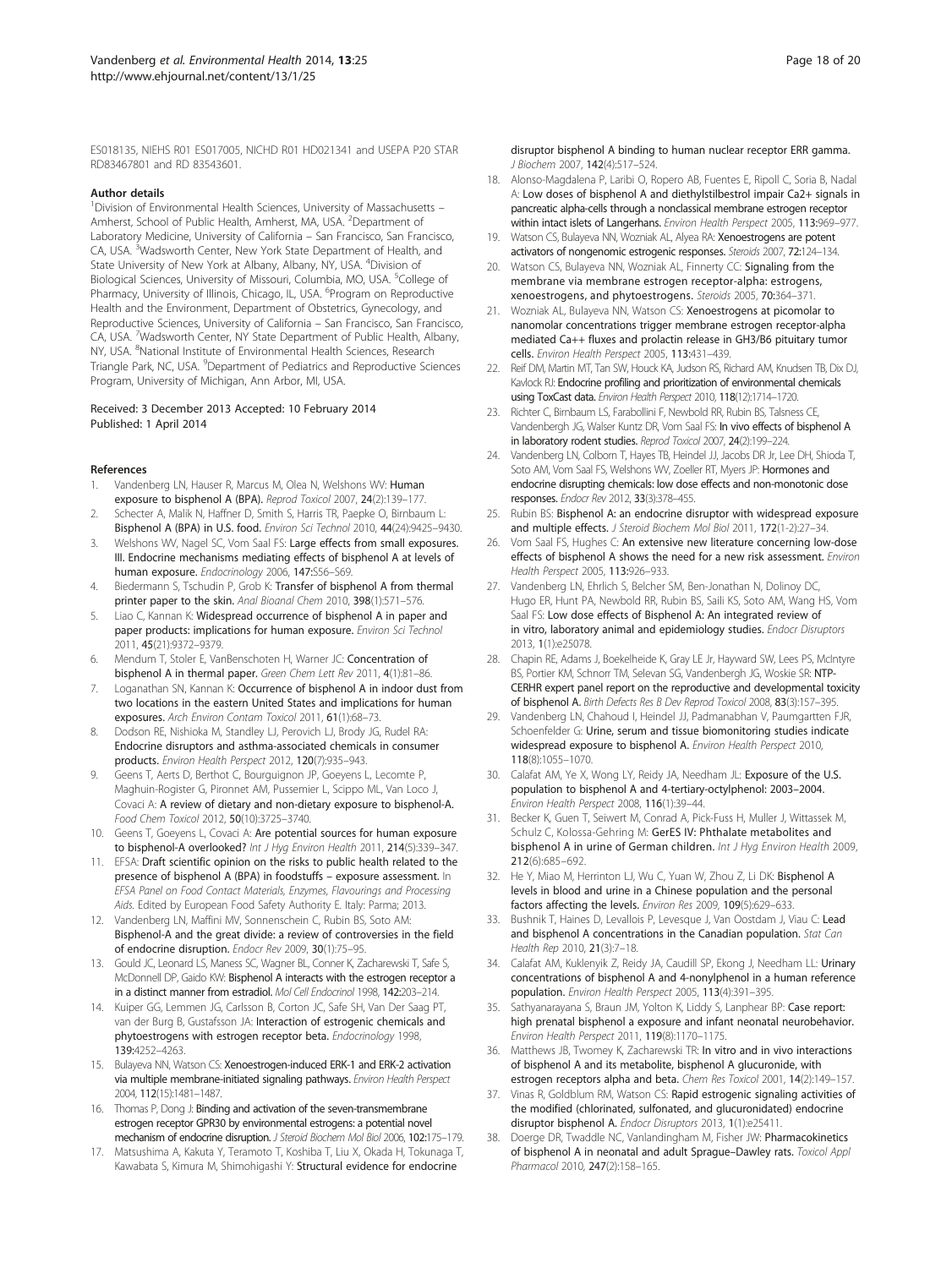- <span id="page-18-0"></span>39. Gayrard V, Lacroix MZ, Collet SH, Viguie C, Bousquet-Melou A, Toutain PL, Picard-Hagen N: High bioavailability of bisphenol A from sublingual exposure. Environ Health Perspect 2013, 121(8):951–956.
- 40. Yokota H, Iwano H, Endo M, Kobayashi T, Inoue H, Ikushiro S, Yuasa A: Glucuronidation of the environmental oestrogen bisphenol A by an isoform of UDP-glucuronosyltransferase, UGT2B1, in the rat liver. Biochem J 1999, 340:405–409.
- 41. Volkel W, Bittner N, Dekant W: Quantitation of bisphenol A and bisphenol A glucuronide in biological samples by high performance liquid chromatography-tandem mass spectrometry. Drug Metab Dispos 2005, 33:1748–1757.
- 42. Dekant W, Volkel W: Human exposure to bisphenol A by biomonitoring: methods, results and assessment of environmental exposures. Toxicol Appl Pharmacol 2008, 228:114–134.
- 43. Lakind JS, Naiman DQ: Daily intake of bisphenol A and potential sources of exposure: 2005–2006 National Health and Nutrition Examination Survey. J Expo Sci Environ Epidemiol 2011, 21(3):272–279.
- 44. Sriphrapradang C, Chailurkit LO, Aekplakorn W, Ongphiphadhanakul B: Association between bisphenol A and abnormal free thyroxine level in men. Endocrine 2013, 44(2):441–447.
- 45. Caserta D, Bordi G, Ciardo F, Marci R, La Rocca C, Tait S, Bergamasco B, Stecca L, Mantovani A, Guerranti C, Fanello EL, Perra G, Borghini F, Focardi SE, Moscarini M: The influence of endocrine disruptors in a selected population of infertile women. Gynecol Endocrinol 2013, 29(5):444–447.
- 46. Ye X, Zhou X, Wong LY, Calafat AM: Concentrations of bisphenol A and seven other phenols in pooled sera from 3–11 year old children: 2001–2002 National Health and Nutrition Examination Survey. Environ Sci Technol 2012, 46(22):12664–12671.
- 47. Kosarac I, Kubwabo C, Lalonde K, Foster W: A novel method for the quantitative determination of free and conjugated bisphenol A in human maternal and umbilical cord blood serum using a two-step solid phase extraction and gas chromatography/tandem mass spectrometry. J Chromatogr B Analyt Technol Biomed Life Sci 2012, 898:90-94.
- 48. Liao C, Kannan K: Determination of free and conjugated forms of bisphenol A in human urine and serum by liquid chromatography-tandem mass spectrometry. Environ Sci Technol 2012, 46(9):5003–5009.
- 49. Gyllenhammar I, Glynn A, Darnerud PO, Lignell S, van Delft R, Aune M: 4-Nonylphenol and bisphenol A in Swedish food and exposure in Swedish nursing women. Environ Int 2012, 43:21–28.
- 50. Olsen L, Lind L, Lind PM: Associations between circulating levels of bisphenol A and phthalate metabolites and coronary risk in the elderly. Ecotoxicol Environ Saf 2012, 80:179–183.
- 51. Unal ER, Lynn T, Neidich J, Salazar D, Goetzl L, Baatz JE, Hulsey TC, Van Dolah R, Guillette LJ Jr, Newman R: Racial disparity in maternal and fetal-cord bisphenol A concentrations. J Perinatol 2012, 32(11):844–850.
- 52. Hanna CW, Bloom MS, Robinson WP, Kim D, Parsons PJ, Vom Saal FS, Taylor JA, Steuerwald AJ, Fujimoto VY: DNA methylation changes in whole blood is associated with exposure to the environmental contaminants, mercury, lead, cadmium and bisphenol A, in women undergoing ovarian stimulation for IVF. Hum Reprod 2012, 27(5):1401–1410.
- 53. Olsen L, Lampa E, Birkholz DA, Lind L, Lind PM: Circulating levels of bisphenol A (BPA) and phthalates in an elderly population in Sweden, based on the Prospective Investigation of the Vasculature in Uppsala Seniors (PIVUS). Ecotoxicol Environ Saf 2012, 75(1):242–248.
- 54. Bloom MS, Vom Saal FS, Kim D, Taylor JA, Lamb JD, Fujimoto VY: Serum unconjugated bisphenol A concentrations in men may influence embryo quality indicators during in vitro fertilization. Environ Toxicol Pharmacol 2011, 32(2):319–323.
- 55. Bloom MS, Kim D, Vom Saal FS, Taylor JA, Cheng G, Lamb JD, Fujimoto VY: Bisphenol A exposure reduces the estradiol response to gonadotropin stimulation during in vitro fertilization. Fertil Steril 2011, 96(3):672–677. e672.
- 56. Teeguarden JG, Calafat AM, Ye X, Doerge DR, Churchwell MI, Gunawan R, Graham MK: Twenty-four hour human urine and serum profiles of bisphenol a during high-dietary exposure. Toxicol Sci 2011, 123(1):48–57.
- 57. Kandaraki E, Chatzigeorgiou A, Livadas S, Palioura E, Economou F, Koutsilieris M, Palimeri S, Panidis D, Diamanti-Kandarakis E: Endocrine disruptors and polycystic ovary syndrome (PCOS): elevated serum levels of bisphenol A in women with PCOS. J Clin Endocrinol Metab 2011, 96(3):E480-484.
- 58. Fujimoto VY, Kim D, Vom Saal FS, Lamb JD, Taylor JA, Bloom MS: Serum unconjugated bisphenol A concentrations in women may adversely influence oocyte quality during in vitro fertilization. Fertil Steril 2011, 95(5):1816–1819.
- 59. Wan Y, Choi K, Kim S, Ji K, Chang H, Wiseman S, Jones PD, Khim JS, Park S, Park J, Lam MH, Giesy JP: Hydroxylated polybrominated diphenyl ethers and bisphenol A in pregnant women and their matching fetuses: placental transfer and potential risks. Environ Sci Technol 2010, 44(13):5233–5239.
- 60. Cobellis L, Colacurci N, Trabucco E, Carpentiero C, Grumetto L: Measurement of bisphenol A and bisphenol B levels in human blood sera from healthy and endometriotic women. Biomed Chromatogh 2009, 23(11):1186–1190.
- 61. Gerona RR, Woodruff TJ, Dickenson CA, Pan J, Schwartz JM, Sen S, Friesen M, Fujimoto VY, Hunt PA: BPA, BPA glucuronide, and BPA sulfate in mid-gestation umbilical cord serum in a northern California cohort. Environ Sci Technol 2013, 47(21):12477–12485.
- 62. Zhang T, Sun H, Kannan K: Blood and Urinary Bisphenol A Concentrations in Children, Adults, and Pregnant Women from China: Partitioning between Blood and Urine and Maternal and Fetal Cord Blood. Environ Sci Technol 2013, 47(9):4686–4694.
- 63. Shaw SD, Berger ML, Harris JH, Yun SH, Wu Q, Liao C, Blum A, Stefani A, Kannan K: Persistent organic pollutants including polychlorinated and polybrominated dibenzo-p-dioxins and dibenzofurans in firefighters from Northern California. Chemosphere 2013, 91(10):1386-1394.
- 64. Kaddar N, Bendridi N, Harthe C, Rolland De Ravel M, Bienvenu AL, Cuilleron CY, Mappus E, Pugeat M, Dechaud H: Development of a radioimmunoassay for the measurement of Bisphenol A in biological samples. Anal Chim Acta 2009, 645:1-4.
- 65. Lee YJ, Ryu H-Y, Kim H-K, Min CS, Lee JH, Kim E, Nam BH, Park JH, Jung JY, Jang DD, Park EY, Lee KH, Ma JY, Won HS, Im MW, Leem JH, Hong YC, Yoon HS: Maternal and fetal exposure to bisphenol A in Korea. Reprod Toxicol 2008, 25:413–419.
- 66. Fung EYK, Ewoldsen NO, ST Germain HA, Marx DB, Miaw CL, Siew C, Chou HN, Gruninger SE, Meyer DM: Pharmacokinetics of bisphenol A released from a dental sealant. JADA 2000, 131:51–58.
- 67. Ye X, Wong LY, Jia LT, Needham LL, Calafat AM: Stability of the conjugated species of environmental phenols and parabens in human serum. Environ Int 2009, 35(8):1160–1163.
- 68. Vandenberg LN, Chahoud I, Padmanabhan V, Paumgartten FJR, Schoenfelder G: Biomonitoring studies should be used by regulatory agencies to assess human exposure levels and safety of Bisphenol A. Environ Health Perspect 2010, 118(8):1051–1054.
- 69. EFSA: Opinion of the Scientific Panel on food additives, flavourings, processing aids and materials in contact with food (AFC) related to 2,2-BIS(4-HYDROXYPHENYL)PROPANE. The EFSA J 2006, 428:1–75.
- 70. EFSA: Toxicokinetics of Bisphenol A: scientific opinion of the panel on food additives, flavourings, processing aids and materials in contact with food (AFC). The EFSA J 2008, 759:1–10.
- 71. Mielke H, Gundert-Remy U: Bisphenol A levels in blood depend on age and exposure. Toxicol Lett 2009, 190(1):32–40.
- 72. Ye X, Zhou X, Hennings R, Kramer J, Calafat AM: Potential external contamination with bisphenol A and other ubiquitous organic environmental chemicals during biomonitoring analysis: An elusive laboratory challenge. Environ Health Perspect 2013, 121(3):283–286.
- Schoenfelder G, Wittfoht W, Hopp H, Talsness CE, Paul M, Chahoud I: Parent bisphenol A accumulation in the human maternal-fetal-placental unit. Environ Health Perspect 2002, 110:A703–A707.
- 74. Padmanabhan V, Siefert K, Ransom S, Johnson T, Pinkerton J, Anderson L, Tao L, Kannao K: Maternal bisphenol-A levels at delivery: a looming problem? J Perinatol 2008, 28:258–263.
- 75. Taylor JA, Vom Saal FS, Welshons WV, Drury B, Rottinghaus G, Hunt PA, Vandevoort CA: Similarity of Bisphenol A Pharmacokinetics in Rhesus Monkeys and Mice: Relevance for Human Exposure. Environ Health Perspect 2011, 119(4):422–430.
- 76. Twaddle NC, Churchwell MI, Vanlandingham M, Doerge DR: Quantification of deuterated bisphenol A in serum, tissues, and excreta from adult Sprague–Dawley rats using liquid chromatography with tandem mass spectrometry. Rapid Commun Mass Spectrom 2010, 24(20):3011–3020.
- 77. Patterson TA, Twaddle NC, Roegge CS, Callicott RJ, Fisher JW, Doerge DR: Concurrent determination of bisphenol A pharmacokinetics in maternal and fetal rhesus monkeys. Toxicol Appl Pharmacol 2012, 267(1):41–48.
- 78. Volkel W, Colnot T, Csanady GA, Filser JG, Dekant W: Metabolism and kinetics of bisphenol a in humans at low doses following oral administration. Chem Res Toxicol 2002, 15(10):1281–1287.
- 79. Kang JH, Kondo F, Katayama Y: Human exposure to bisphenol A. Toxicology 2006, 226(2–3):79–89.